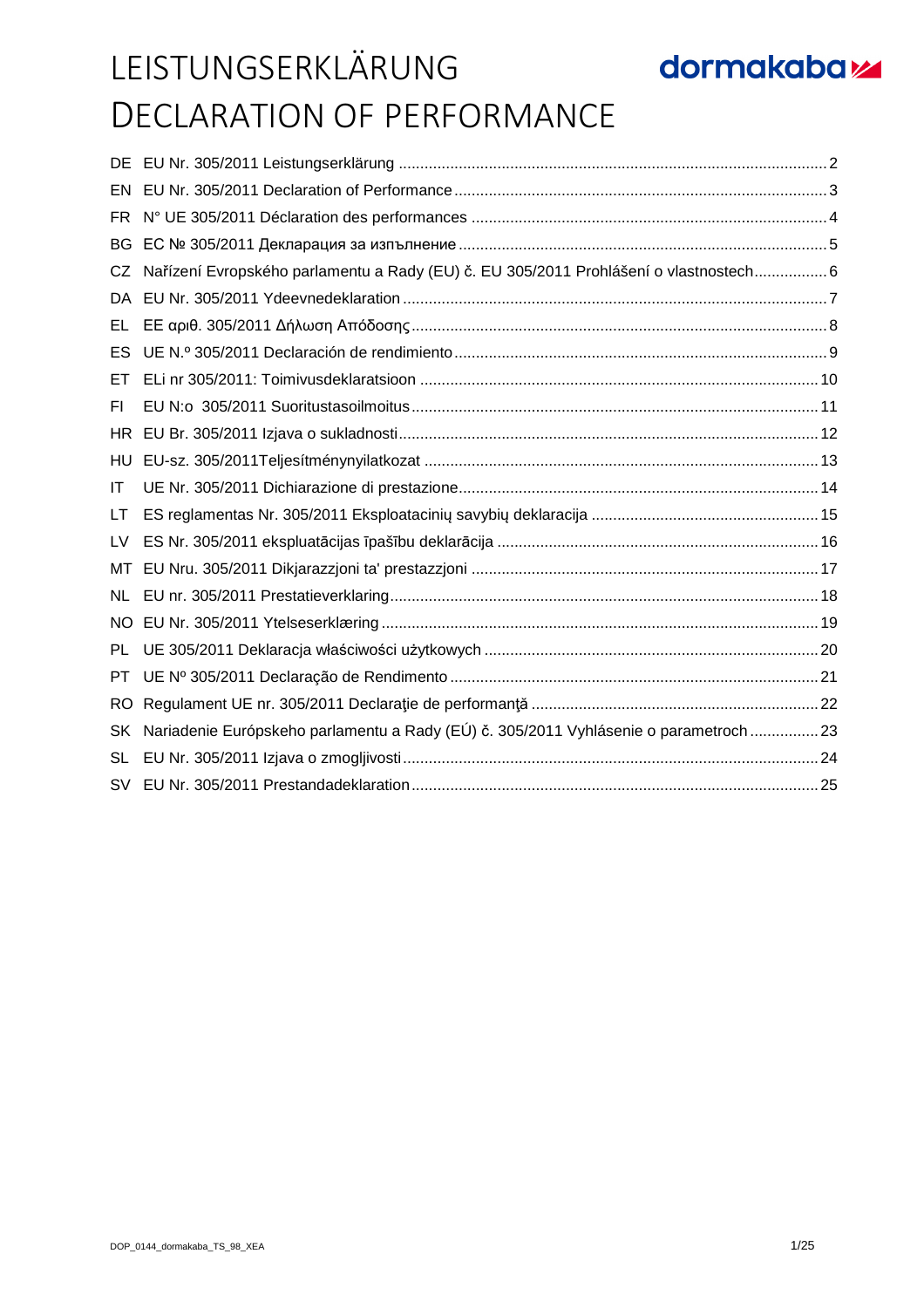### DOP\_0144

#### **DE EU Nr. 305/2011 Leistungserklärung**

- Eindeutiger Kenncode des Produkttyps: Türschließmittel mit kontrolliertem Schließablauf **TS 98 XEA**
- Verwendungszweck(e): selbstschließende Feuer- und Rauchschutztüren
- Hersteller: dormakaba Deutschland GmbH DORMA Platz 1 58256 Ennepetal
- System zur Bewertung und Überprüfung der Leistungsbeständigkeit: System 1
- Harmonisierte Norm: EN 1154: 1996/A1: 2002/AC: 2006
- Notifizierte Stelle(n): MPA NRW 0432
- **Erklärte Leistung(en):**

| <b>Wesentliche Merkmale</b>         | Leistung                                                                                                                                                                                                                                                                                                                                       | Harmonisierte technische<br><b>Spezifikation</b> |
|-------------------------------------|------------------------------------------------------------------------------------------------------------------------------------------------------------------------------------------------------------------------------------------------------------------------------------------------------------------------------------------------|--------------------------------------------------|
| Selbstschließend                    | • Schließen von Türen aus mindestens 180° Türöffnung Klasse 4<br>■ Türschließergröße EN 1-6<br>Anwendbarkeit an Feuer- u. Rauchschutztüren Klasse 1<br>■ Sicherheit Klasse 1<br><b>Temperaturabhängigkeit bei +40°C und -15°C: &gt;=3s &lt;=25s</b><br>Endschlag<br>Öffnungsdämpfung<br>• Schließverzögerung<br>Einstellbare Türschließergröße | EN 1154: 1996/A1: 2002/AC:<br>2006               |
| Dauerhaftigkeit<br>selbstschließend | Dauerfunktion 500000 Zyklen Klasse 8<br>٠<br>Sehr hohe Korrosionsbeständigkeit Klasse 4                                                                                                                                                                                                                                                        |                                                  |
| Gefährliche Substanzen              | Besonders besorgniserregende Stoffe < Grenzwerte                                                                                                                                                                                                                                                                                               |                                                  |

Die Leistung des vorstehenden Produkts entspricht der erklärten Leistung/den erklärten Leistungen. Für die Erstellung der Leistungserklärung im Einklang mit der Verordnung (EU) Nr. 305/2011 ist allein der obengenannte Hersteller verantwortlich.

Unterzeichnet für den Hersteller und im Namen des Herstellers von:

Ennepetal 17.10.2017

Kirchan fleund

 $\_$ Michael Hensel

Senior Vice President Access Solutions DACH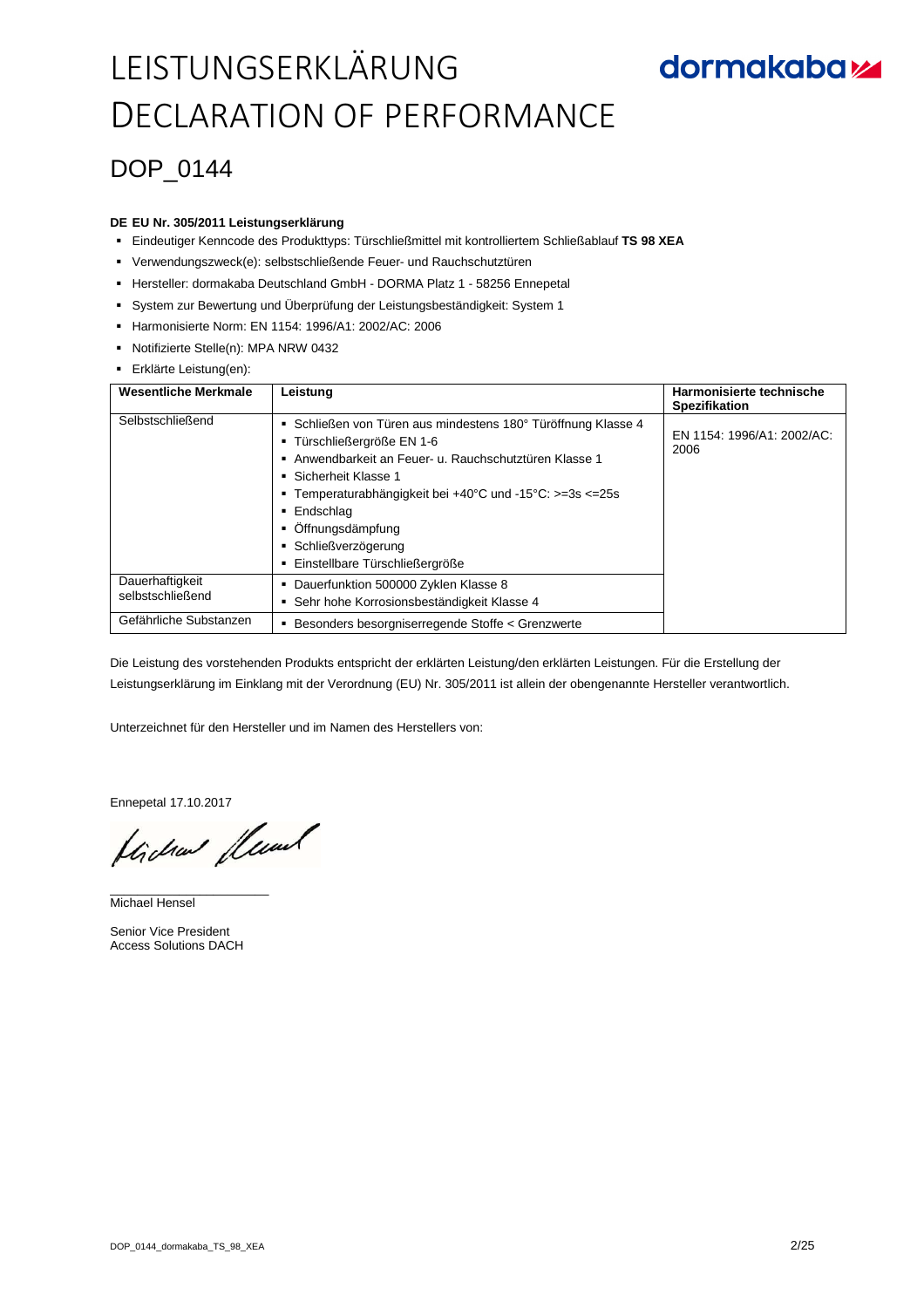### DOP 0144

#### **EN EU Nr. 305/2011 Declaration of Performance**

- Unique identification code of the product-type: Controlled door closing devices **TS 98 XEA**
- Intended use/es: On fire and smoke compartmentation doors to fulfil the self closing requirements of such doors.
- Manufacturer: dormakaba Deutschland GmbH DORMA Platz 1 58256 Ennepetal
- System/s of assessment and verification of constancy of performance (AVCP): System 1
- Harmonised standard: EN 1154: 1996/A1: 2002/AC: 2006
- Notified body/ies: MPA NRW 0432
- Declared performance/s:

| <b>Essential characteristic</b> | Performance                                                                                                                                                                                                                                                                                                               | <b>Harmonised technical</b><br>specification |
|---------------------------------|---------------------------------------------------------------------------------------------------------------------------------------------------------------------------------------------------------------------------------------------------------------------------------------------------------------------------|----------------------------------------------|
| Self-closing                    | Closing doors from $>= 180^\circ$ open grade 4<br>• Door closer power size EN 1-6<br>• Suitability for fire/smoke door use grade1<br>• Safety grade 1<br><b>Temperature dependence +40°C and -15°C: &gt;=3s &lt;=25s</b><br>$\blacksquare$ Latch control<br>Back check<br>• Delayed closing<br>• Adjustable closing force | EN 1154: 1996/A1: 2002/AC:<br>2006           |
| Durability of self-closing      | Durability 500000 cycles grade 8<br>• Very high corrosion resistance grade 4                                                                                                                                                                                                                                              |                                              |
| Dangerous substances            | • Substances of very high concern < threshold values                                                                                                                                                                                                                                                                      |                                              |

The performance of the product identified above is in conformity with the set of declared performance/s. This declaration of performance is issued, in accordance with Regulation (EU) No 305/2011, under the sole responsibility of the manufacturer identified above.

Signed for and on behalf of the manufacturer by:

Ennepetal 17.10.2017

flichen fleund

Michael Hensel

Senior Vice President Access Solutions DACH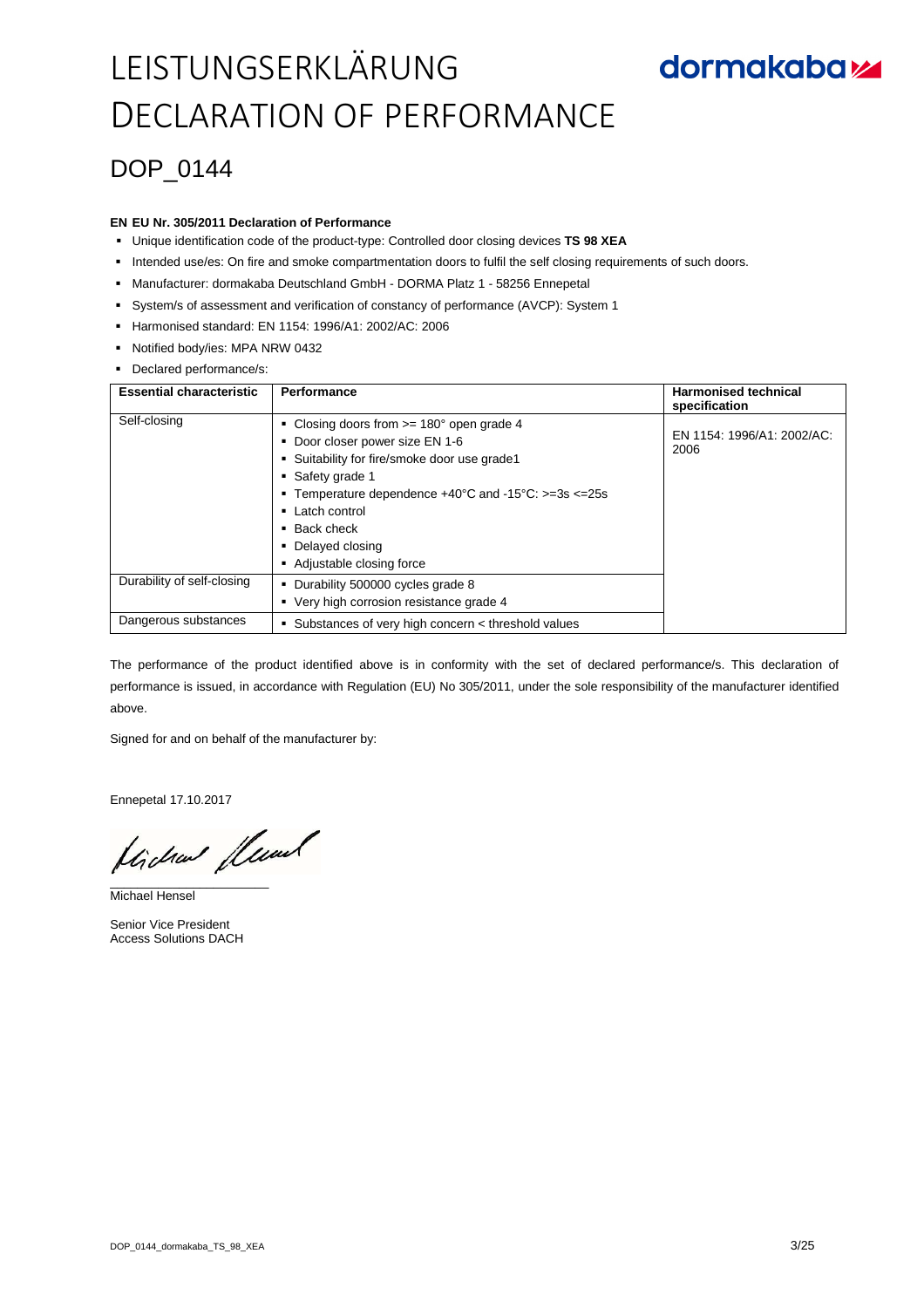## **dormakabazz**

### DOP\_0144

#### **FR N° UE 305/2011 Déclaration des performances**

- Code d'identification unique du produit type: Dispositifs de fermeture de porte avec amortissement **TS 98 XEA**
- Usage (s) prévu (s): Portes coupe-feu et étanches aux fumées à fermeture automatique
- Fabricant: dormakaba Deutschland GmbH DORMA Platz 1 58256 Ennepetal
- Système(s) d'évaluation et de vérification de la constance des performances: Système 1.
- Norme harmonisée: EN 1154: 1996/A1: 2002/AC: 2006
- Organisme notifié: MPA NRW 0432
- Performance(s) déclarée(s):

| <b>Essentiel</b><br>caractéristique | Performance                                                                                                                                                                                                                                                                                                                                                                                                                                          | Norme européenne<br>harmonisée     |
|-------------------------------------|------------------------------------------------------------------------------------------------------------------------------------------------------------------------------------------------------------------------------------------------------------------------------------------------------------------------------------------------------------------------------------------------------------------------------------------------------|------------------------------------|
| Fermeture automatique               | Permettant une fermeture de porte depuis un angle d'ouverture<br>٠<br>de $180^\circ$ grade 4<br>■ Force du fermeporte EN 1-6<br>- Aptitude pour une utilisation sur des blocs-portes résistant au feu<br>et/ou étanches aux fumées grade 1<br>• Sécurité grade 1<br>• Constance de température $+40^{\circ}$ C et $-15^{\circ}$ C: $>=3s<=25s$<br>Accélération finale<br>• Frein à l'ouverture<br>• Temporisation à la fermeture<br>• Force réglable | EN 1154: 1996/A1: 2002/AC:<br>2006 |
| Endurance                           | Endurance 500 000 cycles d'essai grade 8<br>- Résistance très élevée à la corrosion grade 4                                                                                                                                                                                                                                                                                                                                                          |                                    |
| Substances dangereuses              | • Substances extrêmement préoccupantes < valeurs limites                                                                                                                                                                                                                                                                                                                                                                                             |                                    |

Les performances du produit identifié ci-dessus sont conformes aux performances déclarées. Conformément au règlement (UE) no 305/2011, la présente déclaration des performances est établie sous la seule responsabilité du fabricant mentionné ci-dessus.

Signé pour le fabricant et en son nom par:

Ennepetal 17.10.2017

flichen fleund

Michael Hensel

Senior Vice President Access Solutions DACH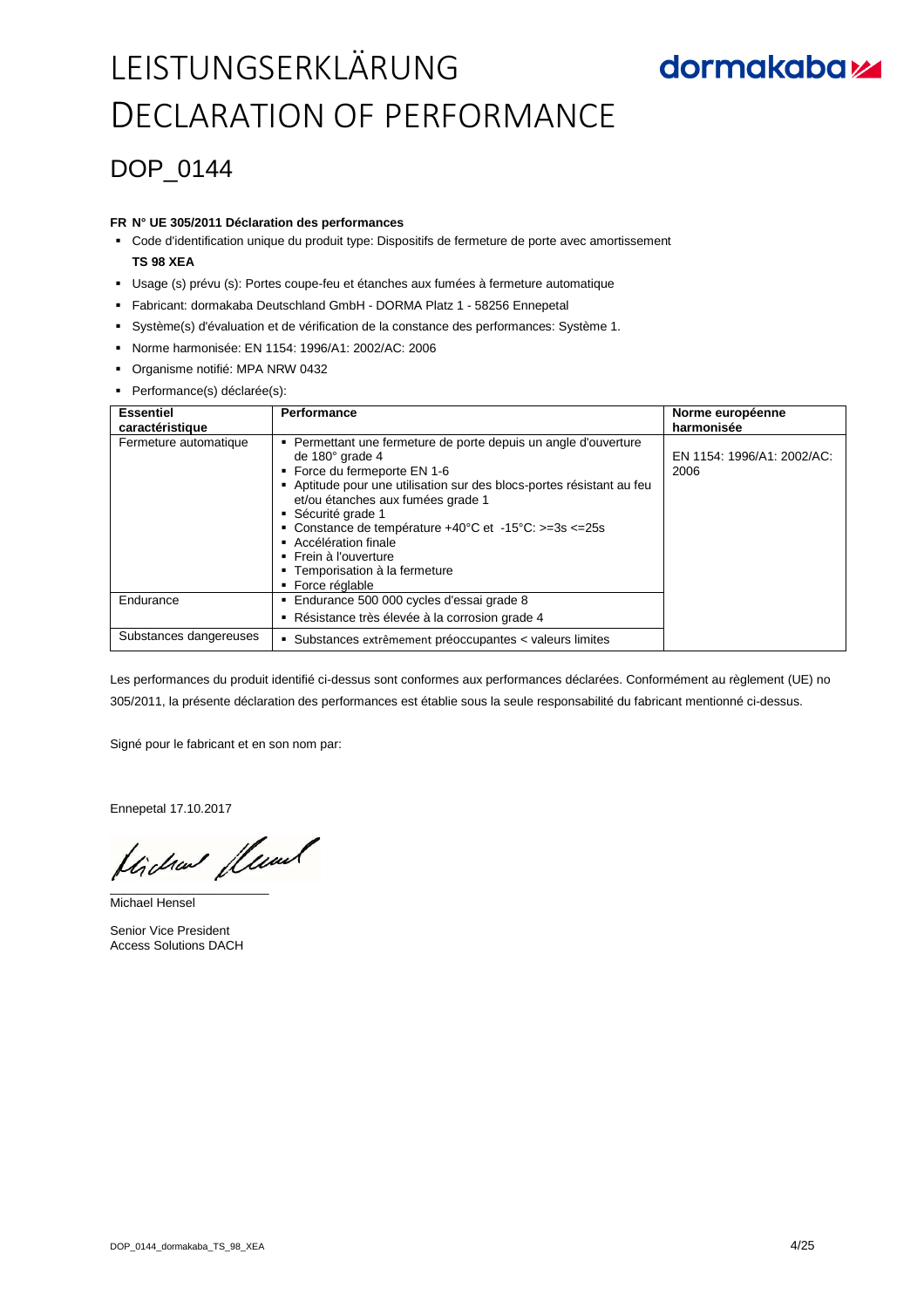### DOP 0144

#### **BG ЕС № 305/2011 Декларация за изпълнение**

- Уникален идентификационен код на типа продукт: Средство за затваряне на врата с контролирано затваряне **TS 98 XEA**
- Предвидена употреба/употреби: Самозатварящи се защитни врати при пожар и дим
- Производител: dormakaba Deutschland GmbH DORMA Platz 1 58256 Ennepetal, Германия
- Система/системи за оценяване и проверка на постоянството на експлоатационните показатели: Система 1.
- Хармонизиран стандарт: EN 1154: 1996/A1: 2002/AC: 2006
- **-** Нотифициран орган/органи: MPA NRW 0432
- Декларирани експлоатационни показатели:

| Съществени признаци                     | Продуктивност                                                                                                                                                                                                                                                                                                                                                                                 | Хармонизирана<br>техническа спецификация |
|-----------------------------------------|-----------------------------------------------------------------------------------------------------------------------------------------------------------------------------------------------------------------------------------------------------------------------------------------------------------------------------------------------------------------------------------------------|------------------------------------------|
| Самостоятелно<br>затваряне              | • Затваряне на врати от най-малко 180° отваряне на вратата<br>клас 4<br>Размер на затварящото устройство EN 1-6<br>• Приложимост за врати с пожаро- и димозащита клас 1<br>• Безопасност клас 1<br>• Температурна зависимост при +40°С и -15°С: >=3s <=25s<br>▪ Дозатварящ тласък<br>• Амортизация на отварянето<br>• Забявяне на затварянето<br>• Регулируем размер на затварящото устройсво | EN 1154: 1996/A1: 2002/AC:<br>2006       |
| Постоянно<br>самостоятелно<br>затваряне | • Продължително функциониране 500000 цикъла клас 8<br>много висока устойчивост на корозия клас 4                                                                                                                                                                                                                                                                                              |                                          |
| Опасни субстанции                       | Вещества, предизвикващи особена загриженост < гранични<br>стойности                                                                                                                                                                                                                                                                                                                           |                                          |

Експлоатационните показатели на продукта, посочени по-горе, са в съответствие с декларираните експлоатационни показатели. Настоящата декларация за експлоатационни показатели се издава в съответствие с Регламент (ЕС) № 305/2011, като отговорността за нея се носи изцяло от посочения по-горе производител.

Подписано за и от името на производителя от:

Ennepetal 17.10.2017

 $\overline{\phantom{a}}$  , and the set of the set of the set of the set of the set of the set of the set of the set of the set of the set of the set of the set of the set of the set of the set of the set of the set of the set of the s

Michael Hensel

Senior Vice President Access Solutions DACH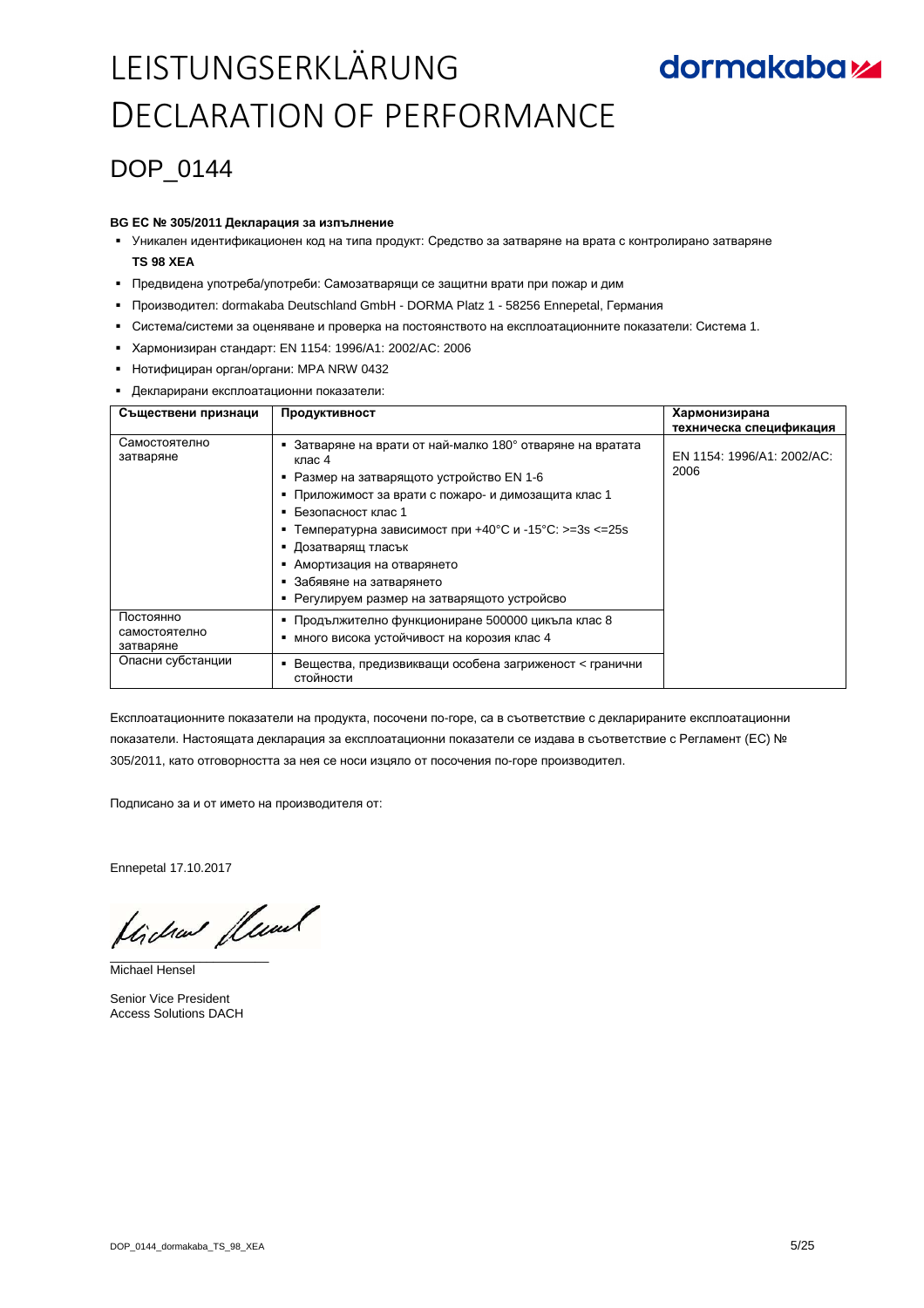## **dormakabazz**

### DOP\_0144

#### **CZ Nařízení Evropského parlamentu a Rady (EU) č. EU 305/2011 Prohlášení o vlastnostech**

- Jedinečný identifikační kód typu výrobku: Zavírače dveří s řízeným průběhem zavírání **TS 98 XEA**
- Zamýšlené/zamýšlená použití: samozavírací dveře odolné proti ohni a kouři
- Výrobce: dormakaba Deutschland GmbH DORMA Platz 1 58256 Ennepetal
- Systém/systémy POSV: Systém 1.
- Harmonizovaná norma: EN 1154: 1996/A1: 2002/AC: 2006
- Oznámený subjekt/oznámené subjekty: MPA NRW 0432
- Deklarovaná vlastnost/Deklarované vlastnosti:

| Významné vlastnosti       | Výkon                                                                                                                                                                                                                                                                                                                                                                              | Harmonizovaná technická<br>specifikace |
|---------------------------|------------------------------------------------------------------------------------------------------------------------------------------------------------------------------------------------------------------------------------------------------------------------------------------------------------------------------------------------------------------------------------|----------------------------------------|
| Samouzavírací             | · Zavírání dveří z minimálně 180° otevření dveří třídy 4<br>■ Velikost dveřního uzávěru EN 1-6<br>· Použitelnost na ochranných protipožárních a protikouřových<br>dveřích třídy 1<br>Bezpečnost třídy 1<br>٠<br>■ Závislost na teplotě při +40°C a -15°C: >=3s <=25s<br>Koncový doraz<br>• Otevírací tlumení<br>· Zpoždění zavírání<br>Nastavitelná velikost dveřního uzávěru<br>٠ | EN 1154: 1996/A1: 2002/AC:<br>2006     |
| Trvanlivost samouzavírací | • Opakovací funkce 500000 cyklů třídy 8<br>· Velmi vysoká odolnost proti korozi třídy 4                                                                                                                                                                                                                                                                                            |                                        |
| Nebezpečné látky          | ■ Zvláště obavu budící látky < toleranční hodnoty                                                                                                                                                                                                                                                                                                                                  |                                        |

Vlastnosti výše uvedeného výrobku jsou ve shodě se souborem deklarovaných vlastností. Toto prohlášení o vlastnostech se v souladu s nařízením (EU) č. 305/2011 vydává na výhradní odpovědnost výrobce uvedeného výše.

Podepsáno za výrobce a jeho jménem:

Ennepetal 17.10.2017

flichen fleund

Michael Hensel

Senior Vice President Access Solutions DACH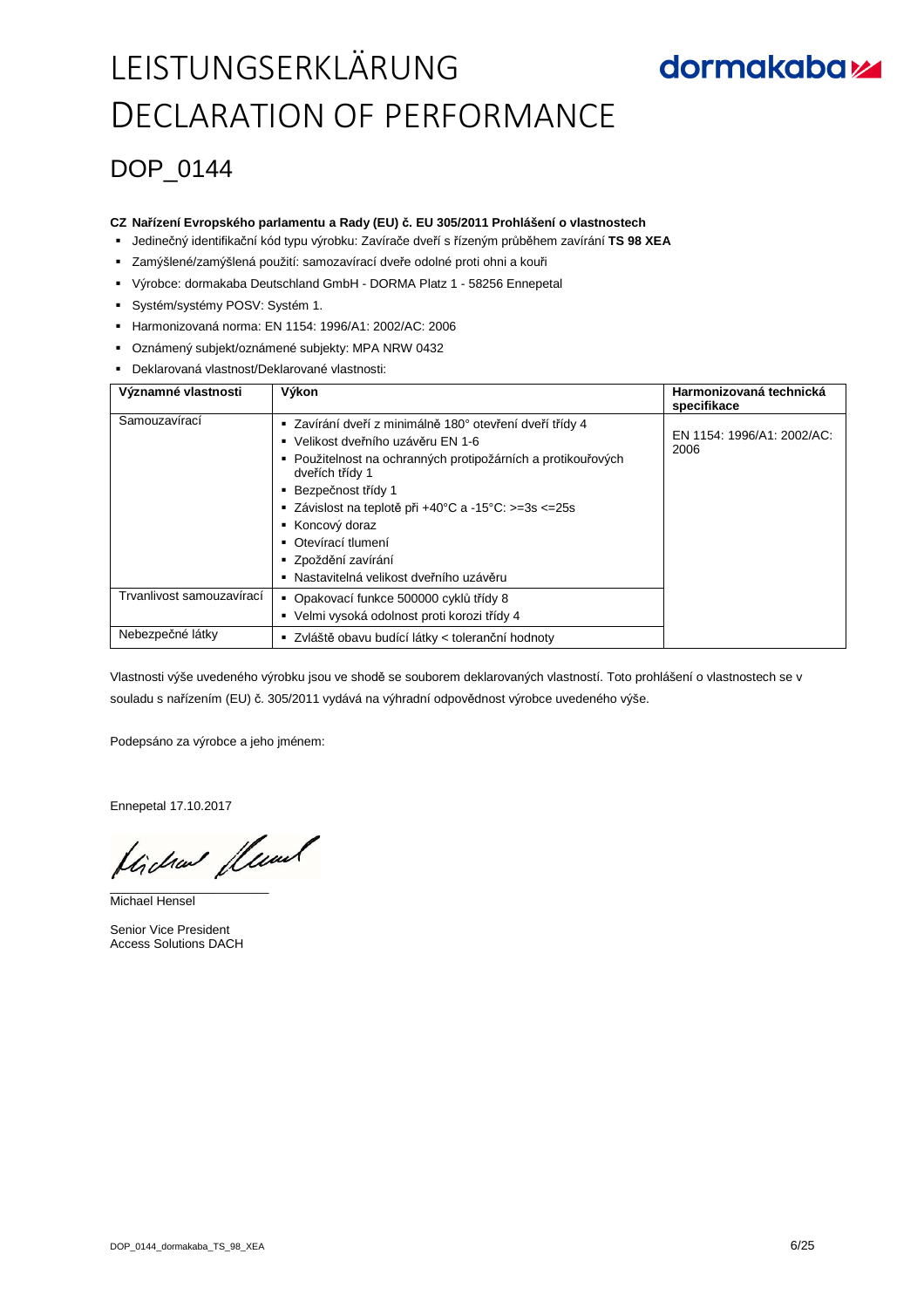## **dormakabazz**

### DOP 0144

#### **DA EU Nr. 305/2011 Ydeevnedeklaration**

- Varetypens unikke identifikationskode: Dørlukkere med kontrolleret lukning **TS 98 XEA**
- Tilsigtet anvendelse: selvlukkende brand- og røgbeskyttelsesdøre
- Fabrikant: dormakaba Deutschland GmbH DORMA Platz 1 58256 Ennepetal
- System eller systemer til vurdering og kontrol af konstansen af ydeevnen: System 1.
- Harmoniseret standard: EN 1154: 1996/A1: 2002/AC: 2006
- Notificeret organ/notificerede organer: MPA NRW 0432
- Deklareret ydeevne/deklarerede ydeevner:

| Væsentlige kendetegn                | Ydelse                                                                                                                                                                                                                                                                                                                                         | <b>Harmoniseret teknisk</b><br>specifikation |
|-------------------------------------|------------------------------------------------------------------------------------------------------------------------------------------------------------------------------------------------------------------------------------------------------------------------------------------------------------------------------------------------|----------------------------------------------|
| Selvlukkende                        | Lukning af døre ved en døråbning på mindst 180° klasse 4<br>• Dørlukkerstyrke EN 1-6<br>Kan anvendes til brand- og røgsikringsdøre klasse 1<br>■ Sikkerhed klasse 1<br><b>Temperaturafhængighed ved +40°C og -15°C: &gt;=3s &lt;=25s</b><br>$\blacksquare$ Sluttryk<br>• Åbningsdæmpning<br>■ Lukkeforsinkelse<br>Indstillelig dørlukkerstyrke | EN 1154: 1996/A1: 2002/AC:<br>2006           |
| Holdbarhed selvlukkende<br>funktion | Konstant funktion 500000 cyklusser klasse 8<br>Meget høj korrosionsbestandighed klasse 4                                                                                                                                                                                                                                                       |                                              |
| Farlige substanser                  | Særlig foruroligende stoffer < grænseværdier                                                                                                                                                                                                                                                                                                   |                                              |

Ydeevnen for den vare, der er anført ovenfor, er i overensstemmelse med den deklarerede ydeevne. Denne ydeevnedeklaration er udarbejdet i overensstemmelse med forordning (EU) nr. 305/2011 på eneansvar af den fabrikant, der er anført ovenfor.

Underskrevet for fabrikanten og på dennes vegne af:

Ennepetal 17.10.2017

flichen fleund

Michael Hensel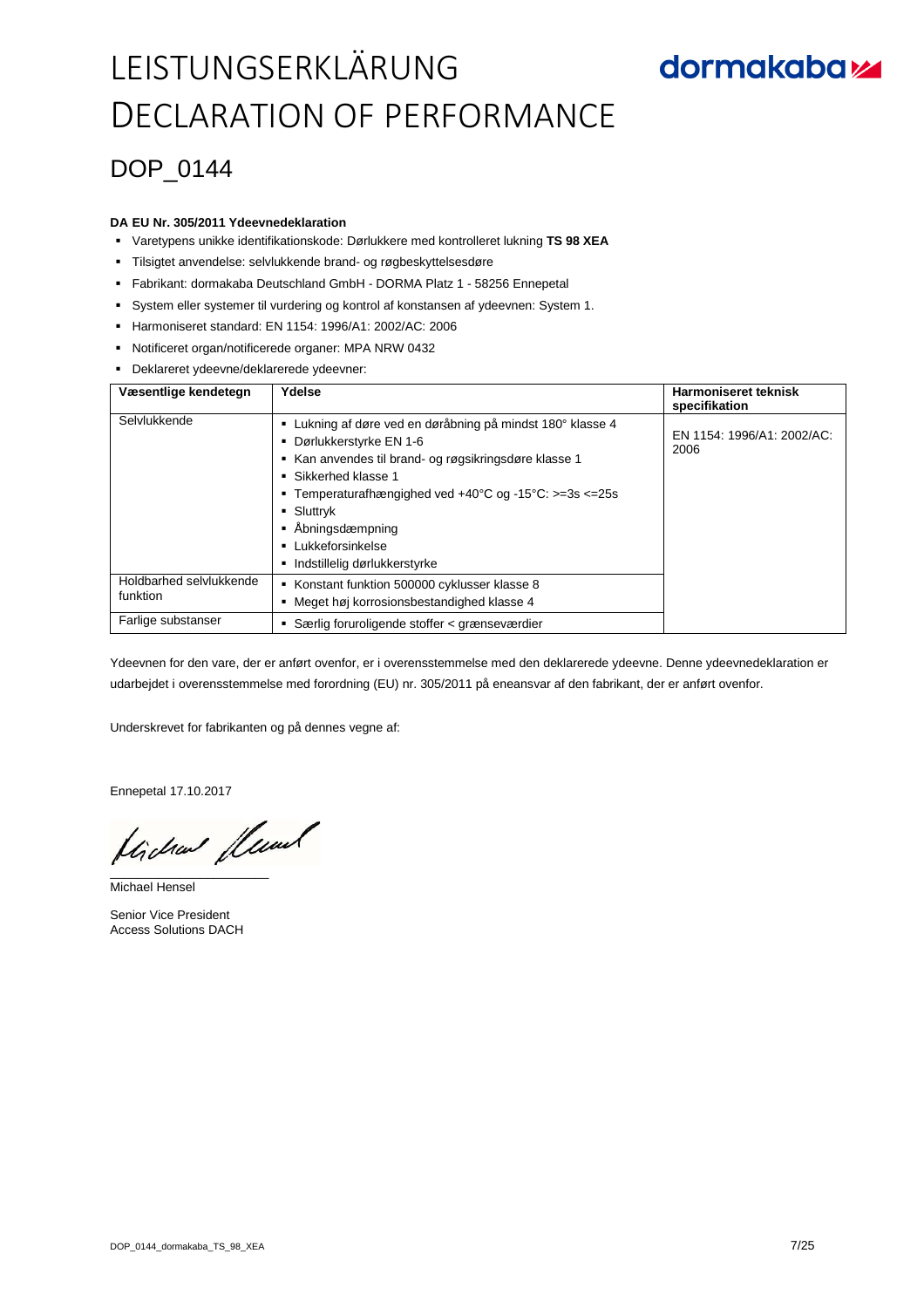### DOP 0144

#### **EL ΕΕ αριθ. 305/2011 Δήλωση Απόδοσης**

- Μοναδικός κωδικός ταυτοποίησης του τύπου του προϊόντος: Διατάξεις ελεγχόμενου κλεισίματος θυρών **TS 98 XEA**
- Προβλεπόμενη(-ες) χρήση(-εις): θύρες πυρασφάλειας και προστασίας από καπνό, αυτόματου κλεισίματος
- Κατασκευαστής: dormakaba Deutschland GmbH DORMA Platz 1 58256 Ennepetal
- Σύστημα/συστήματα AVCP (αξιολόγηση και επαλήθευση της σταθερότητας της επίδοσης): Σύστημα 1.
- Εναρμονισμένα πρότυπα: EN 1154: 1996/A1: 2002/AC: 2006
- Κοινοποιημένος(-οι) οργανισμός(-οι): MPA NRW 0432
- Δηλωθείσα(-ες) επίδοση(-εις):

| Ουσιώδη<br>χαρακτηριστικά              | Απόδοση                                                                                                                                                                                                                                                                                                                                                                                                                    | Εναρμονισμένη τεχνική<br>προδιαγραφή |
|----------------------------------------|----------------------------------------------------------------------------------------------------------------------------------------------------------------------------------------------------------------------------------------------------------------------------------------------------------------------------------------------------------------------------------------------------------------------------|--------------------------------------|
| Αυτόματο κλείσιμο                      | ▪ Κλείσιμο πόρτας από ελάχιστο άνοιγμα 180° Κλάση 4<br>Μηχανισμός κλεισίματος πόρτας μέγεθος EN 1-6<br>٠<br>Δυνατότητα εφαρμογής σε πόρτες πυρασφαλείας και<br>٠<br>καπνοπροστασίας Κλάση 1<br>▪ Ασφάλεια Κλάση 1<br>■ Ανεξαρτησία από θερμοκρασία μεταξύ +40°C και -15°C: >=3s<br>$\leq$ 25s<br>Μανδάλωση<br>٠<br>■ Απόσβεση ανοίγματος<br>▪ Καθυστέρηση κλεισίματος<br>Ρυθμιζόμενο μέγεθος μηχανισμού κλεισίματος πόρτας | EN 1154: 1996/A1: 2002/AC:<br>2006   |
| Ανθεκτικότητα αυτόματου<br>κλεισίματος | ■ Διαρκής λειτουργία 500000 κύκλοι Κλάση 8<br>Πολύ υψηλή αντοχή στην οξείδωση Κλάση 4<br>٠                                                                                                                                                                                                                                                                                                                                 |                                      |
| Επικίνδυνες ουσίες                     | Εξαιρετικά ανησυχητικές ουσίες < Οριακές τιμές<br>٠                                                                                                                                                                                                                                                                                                                                                                        |                                      |

Η επίδοση του προϊόντος που ταυτοποιείται ανωτέρω είναι σύμφωνη με τη (τις) δηλωθείσα(-ες) επίδοση(-εις). Η δήλωση αυτή των επιδόσεων συντάσσεται, σύμφωνα με τον κανονισμό (ΕΕ) αριθ. 305/2011, με αποκλειστική ευθύνη του κατασκευαστή που ταυτοποιείται ανωτέρω.

Υπογραφή για λογαριασμό και εξ ονόματος του κατασκευαστή από:

Ennepetal 17.10.2017

Uicha fluat

Michael Hensel

Senior Vice President Access Solutions DACH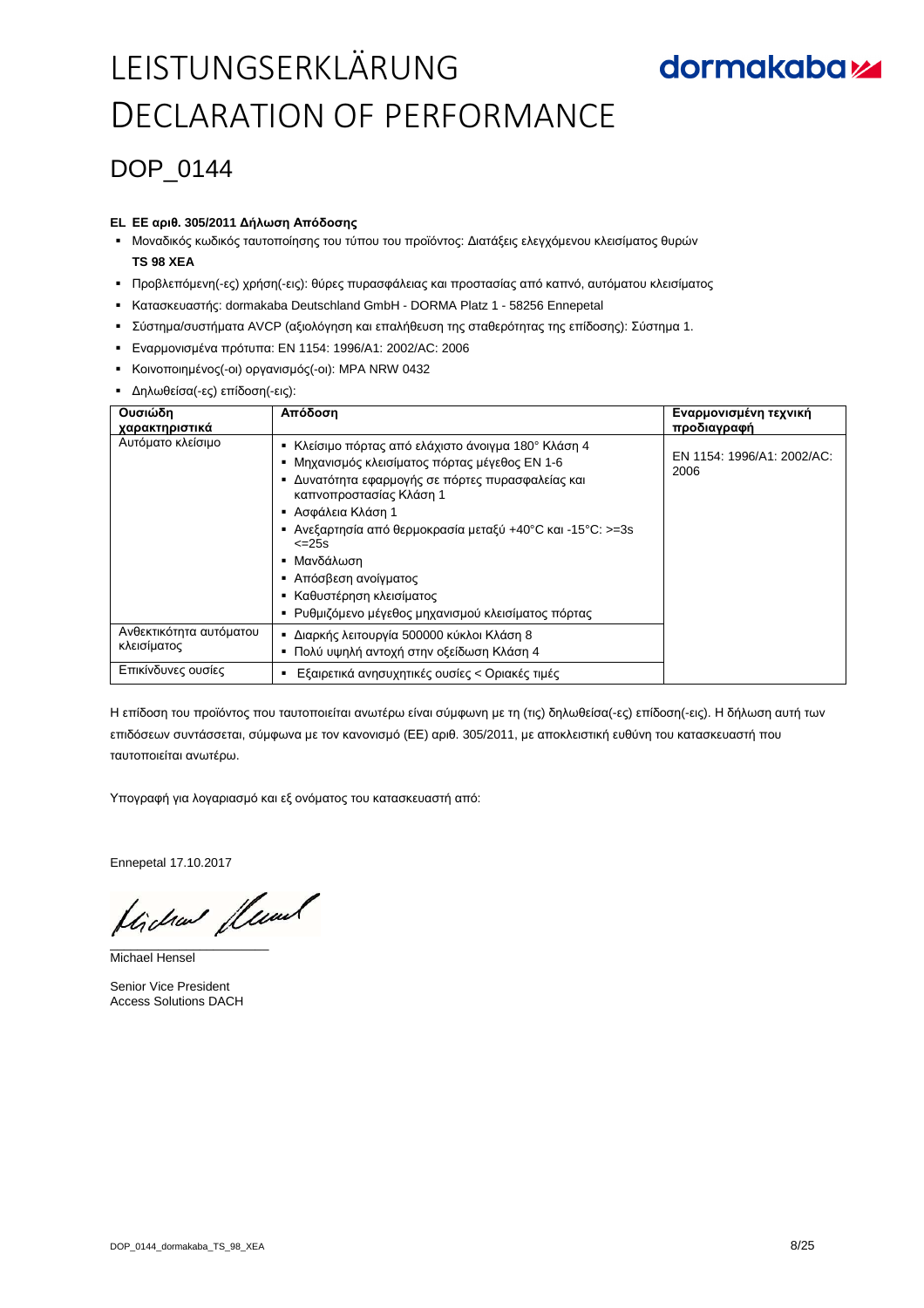### DOP\_0144

#### **ES UE N.º 305/2011 Declaración de rendimiento**

- Código de identificación única del producto tipo: Dispositivos de cierre controlado de puertas **TS 98 XEA**
- Usos previstos: Puertas cortafuego y protectoras contra humo
- Fabricante: dormakaba Deutschland GmbH DORMA Platz 1 58256 Ennepetal
- Sistemas de evaluación y verificación de la constancia de las prestaciones (EVCP): Sistema 1.
- Norma armonizada: EN 1154: 1996/A1: 2002/AC: 2006
- Organismos notificados: MPA NRW 0432
- **Prestaciones declaradas:**

| Características<br>esenciales        | Prestación                                                                                                                                                                                                             | <b>Especificaciones técnicas</b><br>armonizadas |
|--------------------------------------|------------------------------------------------------------------------------------------------------------------------------------------------------------------------------------------------------------------------|-------------------------------------------------|
| Cierre automático                    | • Cierre de puertas con un punto de apertura de 180° como<br>mínimo, clase 4<br>- Tamaño del cierrapuertas EN 1-6<br>Aplicación en puertas cortafuego y cortahumo clase 1                                              | EN 1154: 1996/A1: 2002/AC:<br>2006              |
|                                      | • Sequridad clase 1<br><b>•</b> Dependencia de la temperatura a +40 °C y -15 °C: $>$ = 3 s < = 25<br>s<br>• Golpe final<br>Amortiquación de apertura<br>■ Retardo de cierre<br>Tamaño ajustable del cierrapuertas<br>٠ |                                                 |
| Durabilidad del cierre<br>automático | " Función permanente de 500 000 ciclos, clase 8<br>• Muy alta, clase 4                                                                                                                                                 |                                                 |
| Sustancias peligrosas                | Sustancias altamente preocupantes < valores límite<br>٠                                                                                                                                                                |                                                 |

Las prestaciones del producto identificado anteriormente son conformes con el conjunto de prestaciones declaradas. La presente declaración de prestaciones se emite, de conformidad con el Reglamento (UE) no 305/2011, bajo la sola responsabilidad del fabricante arriba identificado.

Firmado por y en nombre del fabricante por:

Ennepetal 17.10.2017

flichen fleund

Michael Hensel

Senior Vice President Access Solutions DACH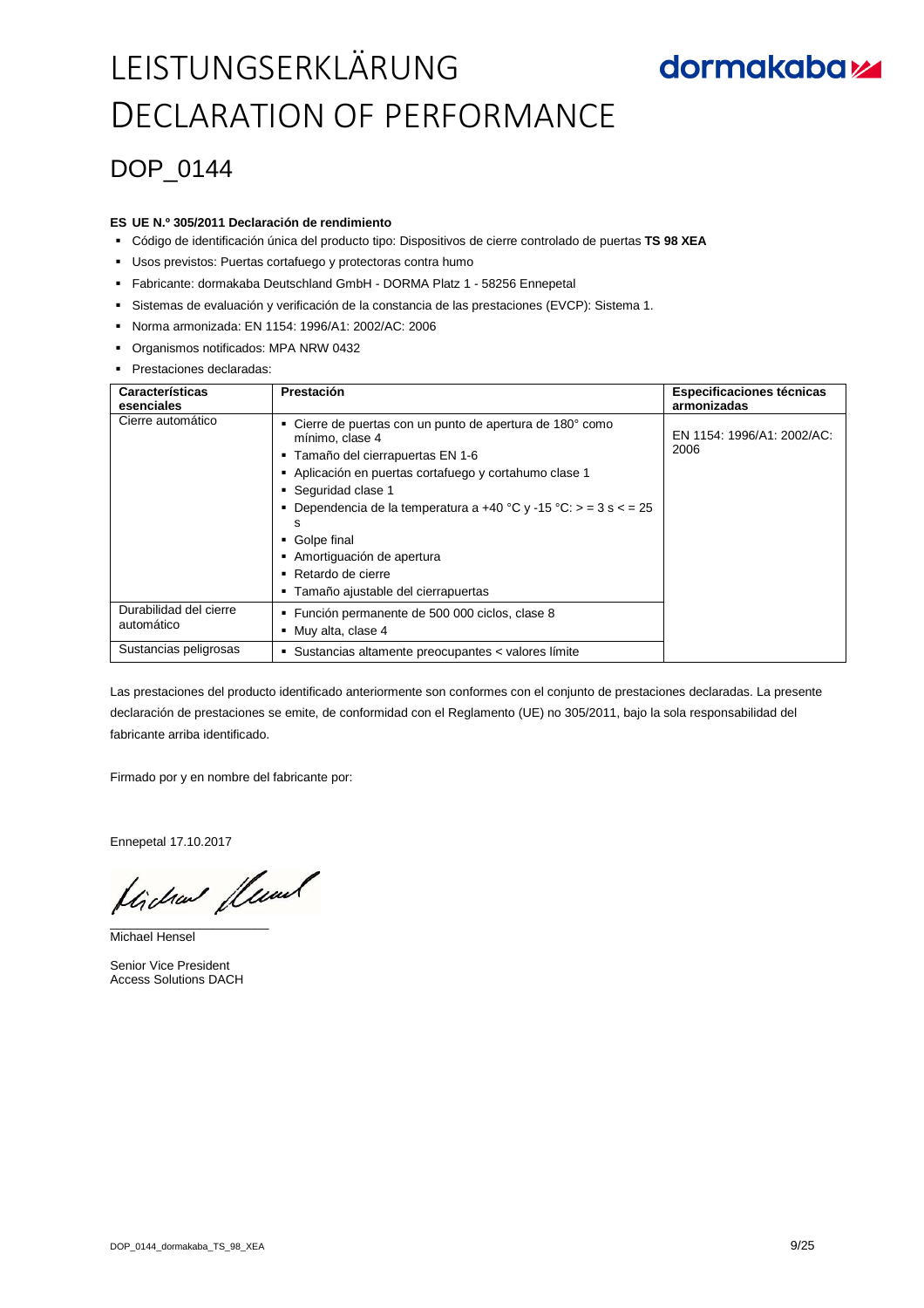### DOP\_0144

#### **ET ELi nr 305/2011: Toimivusdeklaratsioon**

- Tootetüübi kordumatu identifitseerimiskood: Juhitavad uksesulgemisseadmed **TS 98 XEA**
- Kavandatud kasutusala(d): Tule- ja suitsutõkketsoonide ustel, et täita nende uste isesulguvuse nõudeid.
- Tootja: dormakaba Deutschland GmbH DORMA Platz 1 58256 Ennepetal
- Toimivuse püsivuse hindamise ja kontrolli süsteem: Süsteem 1
- Ühtlustatud standard: EN 1154: 1996/A1: 2002/AC: 2006
- Teavitatud asutus(ed): MPA NRW 0432
- **Deklareeritud toimivus:**

| Põhiomadused          | <b>Toimivus</b>                                                                                                                                                                                                                                                                                                                        | Uhtlustatud tehniline<br>kirjeldus |
|-----------------------|----------------------------------------------------------------------------------------------------------------------------------------------------------------------------------------------------------------------------------------------------------------------------------------------------------------------------------------|------------------------------------|
| Isesulguv             | Uste sulgumine vähemalt 180° avatusastmest, 4. klass<br>Uksesulguri suurus EN 1-6<br>Kasutamine tule- ja suitsutõkkeustel, 1. klass<br>■ 1. klassi ohutus<br><b>Temperatuuritaluvus +40 °C kuni -15 °C: &gt;=3 s &lt;=25 s</b><br>- Lõpuosa kinnitõmbamine<br>• Avamissummutus<br>• Sulgumisviivitus<br>Requleeritav uksesulgurisuurus | EN 1154: 1996/A1: 2002/AC:<br>2006 |
| Püsivus isesulgumisel | Püsikasutus 500 000 tsüklit, 8. klass<br>Väga kõrge korrosioonikindlus, 4. klass                                                                                                                                                                                                                                                       |                                    |
| Ohtlikud ained        | Väga ohtlikud ained < piirväärtused                                                                                                                                                                                                                                                                                                    |                                    |

Eespool kirjeldatud toote toimivus vastab deklareeritud toimivusele. Käesolev toimivusdeklaratsioon on välja antud kooskõlas määrusega (EL) nr 305/2011 eespool nimetatud tootja ainuvastutusel.

Tootja poolt ja nimel allkirjastanud:

Ennepetal 17.10.2017

flichen fleund

Michael Hensel

Senior Vice President Access Solutions DACH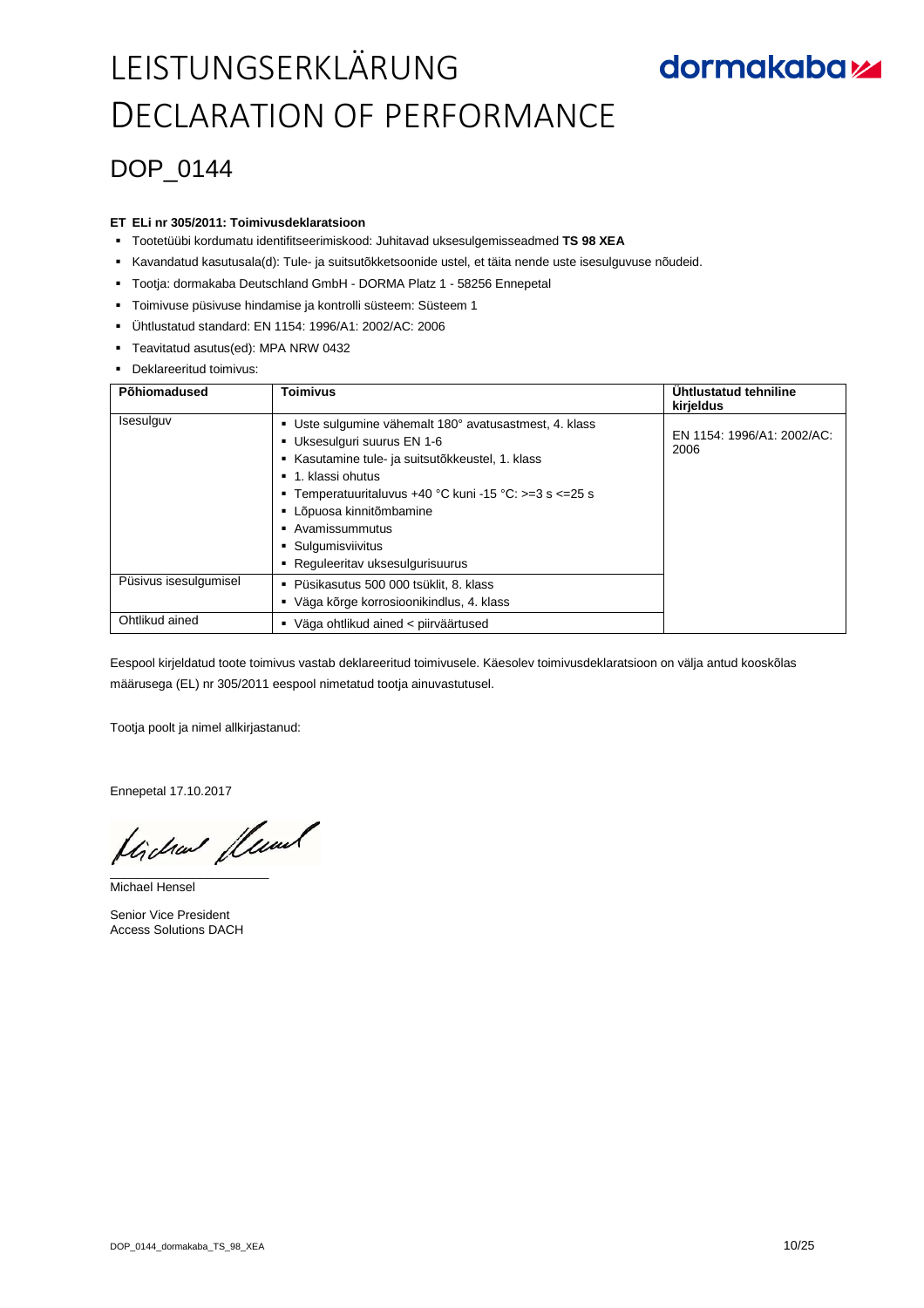## **dormakabazz**

### DOP\_0144

#### **FI EU N:o 305/2011 Suoritustasoilmoitus**

- Tuotetyypin yksilöllinen tunniste: Säädettävät ovensulkimet **TS 98 XEA**
- Aiottu käyttötarkoitus (aiotut käyttötarkoitukset): Itsestään sulkeutuvat palo- ja savusulkuovet
- Valmistaja: dormakaba Deutschland GmbH DORMA Platz 1 58256 Ennepetal
- Suoritustason pysyvyyden arvioinnissa ja varmentamisessa käytetty järjestelmä/käytetyt järjestelmät: järjestelmä 1 mukaisesti.
- Yhdenmukaistettu standardi: EN 1154: 1996/A1: 2002/AC: 2006
- Ilmoitettu laitos/ilmoitetut laitokset: MPA NRW 0432
- Ilmoitettu suoritustaso/ilmoitetut suoritustasot:

| <b>Olennaiset</b><br>ominaisuudet | Teho                                                                                                                                                                                                                                                                                                                                         | Harmonisoitu tekninen<br>erittely  |
|-----------------------------------|----------------------------------------------------------------------------------------------------------------------------------------------------------------------------------------------------------------------------------------------------------------------------------------------------------------------------------------------|------------------------------------|
| Itsesulkeutuva                    | • Ovien sulkeminen vähintään 180°:sta, ovenavaus, luokka 4<br>• Ovensulkimen koko EN 1-6<br>Käytettävyys palo- ja savuovissa, luokka 1<br>■ Turvallisuus, luokka 1<br>- Lämpötilariippuvuus +40 °C:ssa ja -15 °C:ssa: >=3 s <=25 s<br>• Loppunykäys<br>• Avautumisvaimennus<br>• Sulkemisliikkeen hidastus<br>■ Säädettävä ovensulkimen koko | EN 1154: 1996/A1: 2002/AC:<br>2006 |
| Kestävyys, itsesulkeutuva         | ■ Pitkäaikaistoiminta 500 000 sykliä, luokka 8<br>Erittäin suuri korroosionkestävyys, luokka 4<br>٠                                                                                                                                                                                                                                          |                                    |
| Vaaralliset aineet                | Erityistä huolta aiheuttavat aineet < raja-arvot                                                                                                                                                                                                                                                                                             |                                    |

Edellä yksilöidyn tuotteen suoritustaso on ilmoitettujen suoritustasojen joukon mukainen. Tämä suoritustasoilmoitus on asetuksen (EU) N:o 305/2011 mukaisesti annettu edellä ilmoitetun valmistajan yksinomaisella vastuulla.

Valmistajan puolesta allekirjoittanut:

Ennepetal 17.10.2017

flichen fleund

Michael Hensel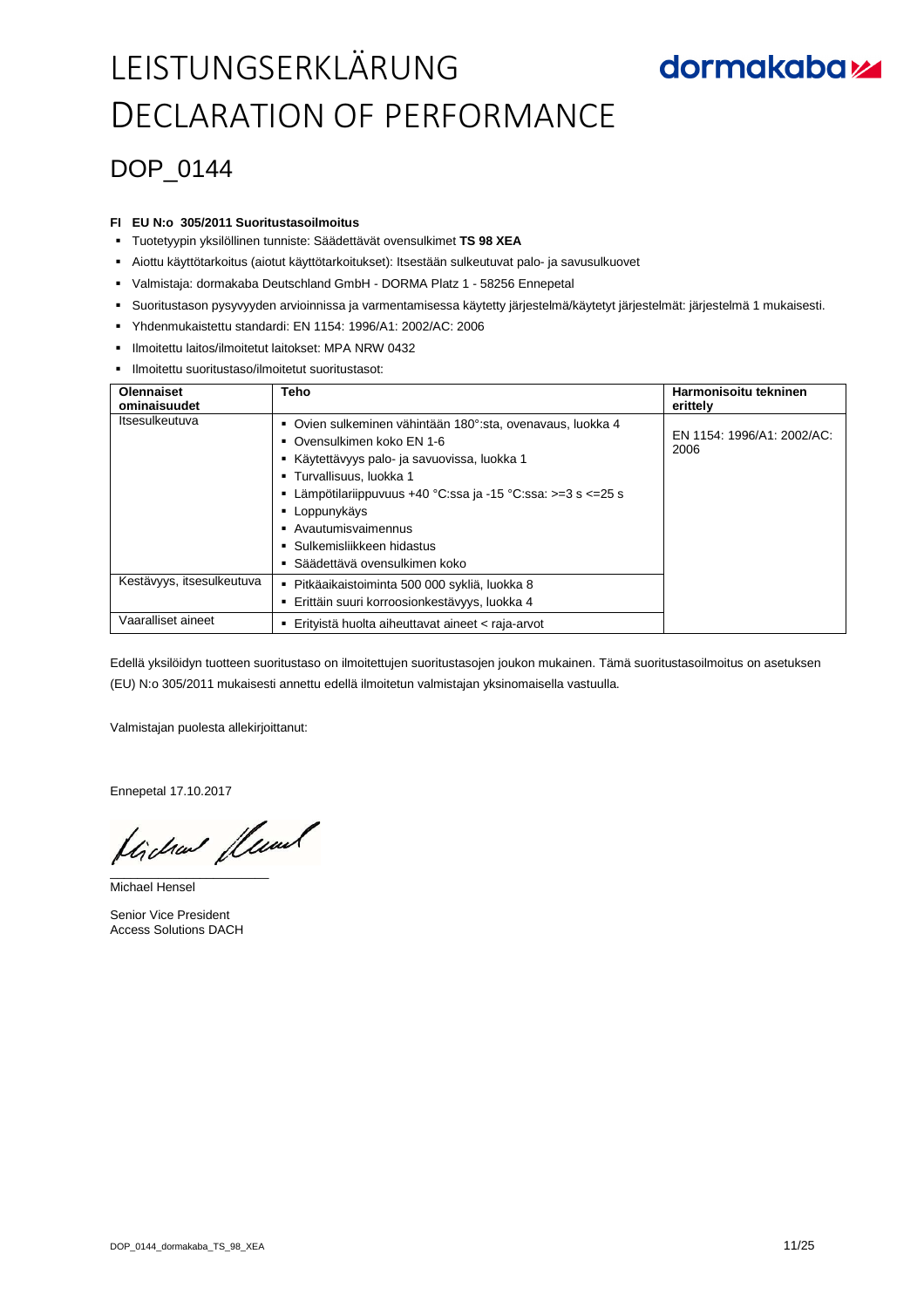### DOP 0144

#### **HR EU Br. 305/2011 Izjava o sukladnosti**

- Jedinstvena identifikacijska oznaka vrste proizvoda: Naprave za kontrolirano zatvaranje vrata **TS 98 XEA**
- Namjena/namjene: samozatvarajuća protupožarna i protudimna vrata
- Proizvođač: dormakaba Deutschland GmbH DORMA Platz 1 D-58256 Ennepetal
- Sustav/sustavi za ocjenu i provjeru stalnosti svojstava (AVCP): sustav 1.
- Usklađena norma: EN 1154: 1996/A1: 2002/AC: 2006
- Prijavljeno tijelo/prijavljena tijela: MPA NRW 0432
- Objavljena svojstva:

| Bitna obilježja          | Svojstvo                                                                                                                                                                                                                                                                                                                                                                           | Usklađena tehnička<br>specifikacija |
|--------------------------|------------------------------------------------------------------------------------------------------------------------------------------------------------------------------------------------------------------------------------------------------------------------------------------------------------------------------------------------------------------------------------|-------------------------------------|
| Samozatvarajući          | " Zatvaranje vrata s kutom otvaranja od najmanje 180° Klasa 4<br>■ Veličina zatvarača vrata EN 1-6<br>Primjenjivost na protupožarnim i protudimnim vratima Klasa 1<br>• Sigurnost klasa 1<br><b>Temperaturna neovisnost na +40 °C i -15 °C: &gt;=3s &lt;=25s</b><br>■ Završno otvaranje<br>• Prigušivanje otvaranja<br>Kašnjenje zatvaranja<br>• Podesiva veličina zatvarača vrata | EN 1154: 1996/A1: 2002/AC:<br>2006  |
| Trajnost samozatvarajući | ■ Trajna funkcija 500000 ciklusa Klasa 8<br>• Vrlo visoka otpornost na koroziju Klasa 4                                                                                                                                                                                                                                                                                            |                                     |
| Opasne tvari             | Posebno zabrinjavajuće tvari < graničnih vrijednosti<br>٠                                                                                                                                                                                                                                                                                                                          |                                     |

Prije utvrđeno svojstvo proizvoda u skladu je s objavljenim svojstvima. Ova izjava o svojstvima izdaje se, u skladu s Uredbom (EU) br. 305/2011, pod isključivom odgovornošću prethodno utvrđenog proizvođača.

Za proizvođača i u njegovo ime potpisao:

Ennepetal 17.10.2017

flichen fleund

Michael Hensel

Senior Vice President Access Solutions DACH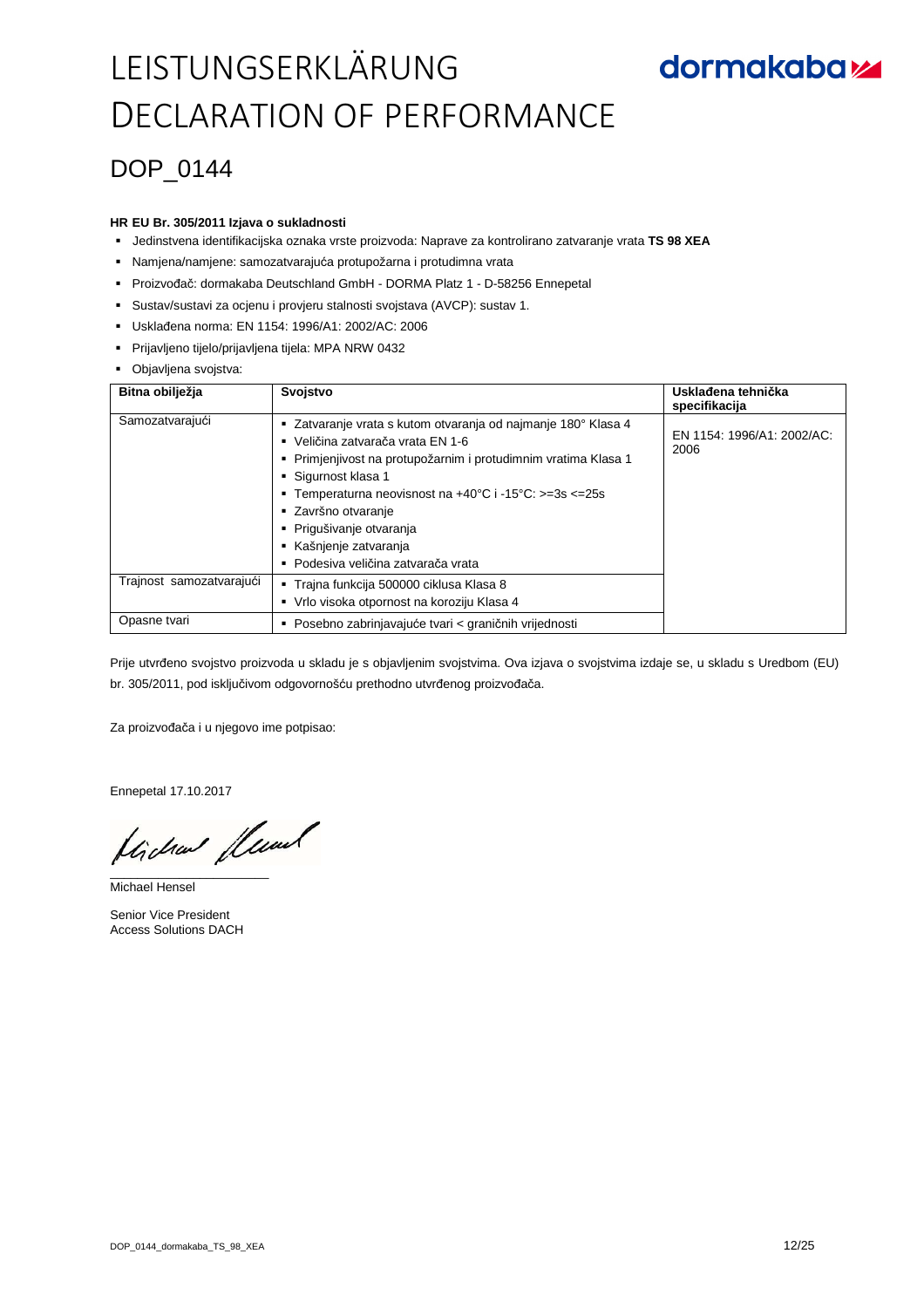### DOP\_0144

#### **HU EU-sz. 305/2011Teljesítménynyilatkozat**

- A terméktípus egyedi azonosító kódja: Szabályozottan működő ajtócsukó eszközök **TS 98 XEA**
- Felhasználás célja(i): Önzáró tűz- és füstvédelmi ajtók ezen ajtók önzáró követelményeinek teljesítéséhez
- Gyártó: dormakaba Deutschland GmbH DORMA Platz 1 58256 Ennepetal
- Az AVCP-rendszer(ek): 1. rendszer
- Harmonizált szabvány: EN 1154: 1996/A1: 2002/AC: 2006
- Bejelentett szerv(ek): MPA NRW 0432
- A nyilatkozatban szereplő teljesítmény(ek):

| Alapvető tulajdonságok | Teljesítmény                                                                                                                                                                                                                                                                                                                               | Harmonizált műszaki<br>specifikáció |
|------------------------|--------------------------------------------------------------------------------------------------------------------------------------------------------------------------------------------------------------------------------------------------------------------------------------------------------------------------------------------|-------------------------------------|
| Önzáró                 | Ajtók zárása legalább 180°-os ajtónyílásból 4. osztály<br>- Ajtózáró mérete EN 1-6<br>Alkalmazhatóság tűzvédelmi és füstzáró ajtóknál 1. osztály<br>- Biztonság 1. osztály<br>- Hőmérséklet-függőség +40°C és -15°C-on >= 3 mp <= 25 mp<br>$\blacksquare$ Záróütés<br>• Nyitásfékezés<br>• Csukáskésleltetés<br>Beállítható ajtócsukóméret | EN 1154: 1996/A1: 2002/AC:<br>2006  |
| Allandóság önzáró      | Tartós funkció 500.000 ciklus 8. osztály<br>٠<br>Igen magas korrózióállóság 4. osztály                                                                                                                                                                                                                                                     |                                     |
| Veszélyes anyagok      | Különösen aggasztó anyagok < határértékek                                                                                                                                                                                                                                                                                                  |                                     |

A fent azonosított termék teljesítménye megfelel a bejelentett teljesítmény(ek)nek. A 305/2011/EU rendeletnek megfelelően e teljesítménynyilatkozat kiadásáért kizárólag a fent meghatározott gyártó a felelős.

A gyártó nevében és részéről aláíró személy:

Ennepetal 17.10.2017

flichen fleund

Michael Hensel

Senior Vice President Access Solutions DACH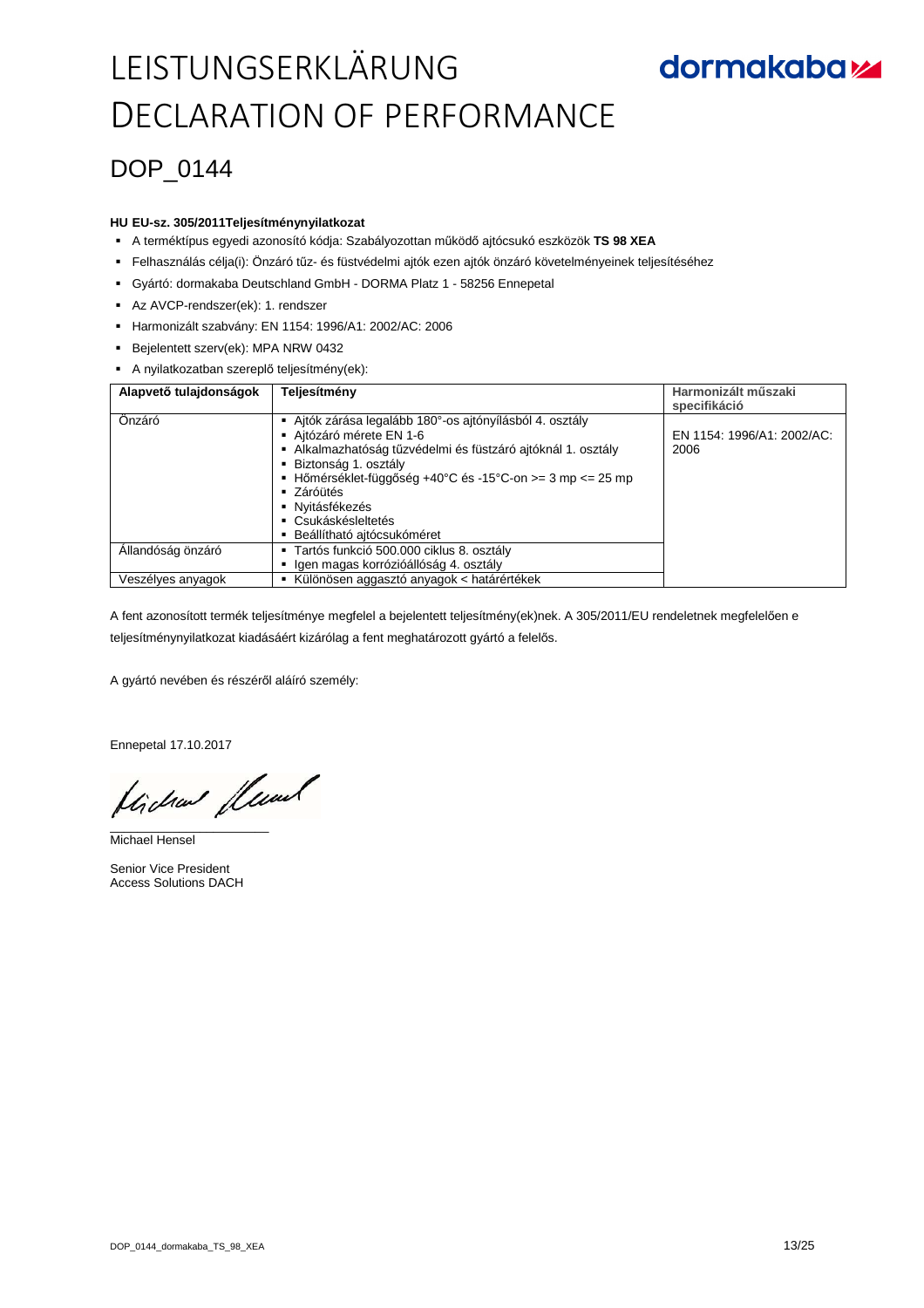### DOP 0144

#### **IT UE Nr. 305/2011 Dichiarazione di prestazione**

- Codice di identificazione unico del prodotto-tipo: Dispositivi di chiusura controllata delle porte **TS 98 XEA**
- Usi previsti: a porte antincendio e antifumo automatiche
- Fabbricante: dormakaba Deutschland GmbH DORMA Platz 1 58256 Ennepetal
- Sistemi di VVCP: Sistema 1.
- Norma armonizzata: EN 1154: 1996/A1: 2002/AC: 2006
- Organismi notificati: MPA NRW 0432
- **Prestazioni dichiarate:**

| Caratteristiche<br>essenziali     | <b>Prestazione</b>                                                                                                                                                                                                                                                                                                                            | Specifica tecnica<br>armonizzata   |
|-----------------------------------|-----------------------------------------------------------------------------------------------------------------------------------------------------------------------------------------------------------------------------------------------------------------------------------------------------------------------------------------------|------------------------------------|
| Chiusura automatica               | • Chiusura di porte da aperture di almeno 180° Classe 4<br>Grandezza chiudiporta EN 1-6<br>Utilizzo su porte antincendio e antifumo Classe 1<br>■ Sicurezza Classe 1<br>- Limiti di temperatura a +40°C e -15°C: >=3s <=25s<br>■ Battuta di finecorsa<br>Apertura ammortizzata<br>■ Ritardo di chiusura<br>• Grandezze chiudiporta regolabili | EN 1154: 1996/A1: 2002/AC:<br>2006 |
| Resistenza chiusura<br>automatica | ■ Funzionamento continuato 500000 cicli Classe 8<br>Nessuna/ridotta/media/alta/molto alta resistenza alla corrosione<br>٠<br>Classe 4                                                                                                                                                                                                         |                                    |
| Sostanze pericolose               | Sostanze estremamente problematiche < Valori limite                                                                                                                                                                                                                                                                                           |                                    |

La prestazione del prodotto sopra identificato è conforme all'insieme delle prestazioni dichiarate. La presente dichiarazione di responsabilità viene emessa, in conformità al regolamento (UE) n. 305/2011, sotto la sola responsabilità del fabbricante sopra identificato.

Firmato a nome e per conto del fabbricante da:

Ennepetal 17.10.2017

Lide fleut

Michael Hensel

Senior Vice President Access Solutions DACH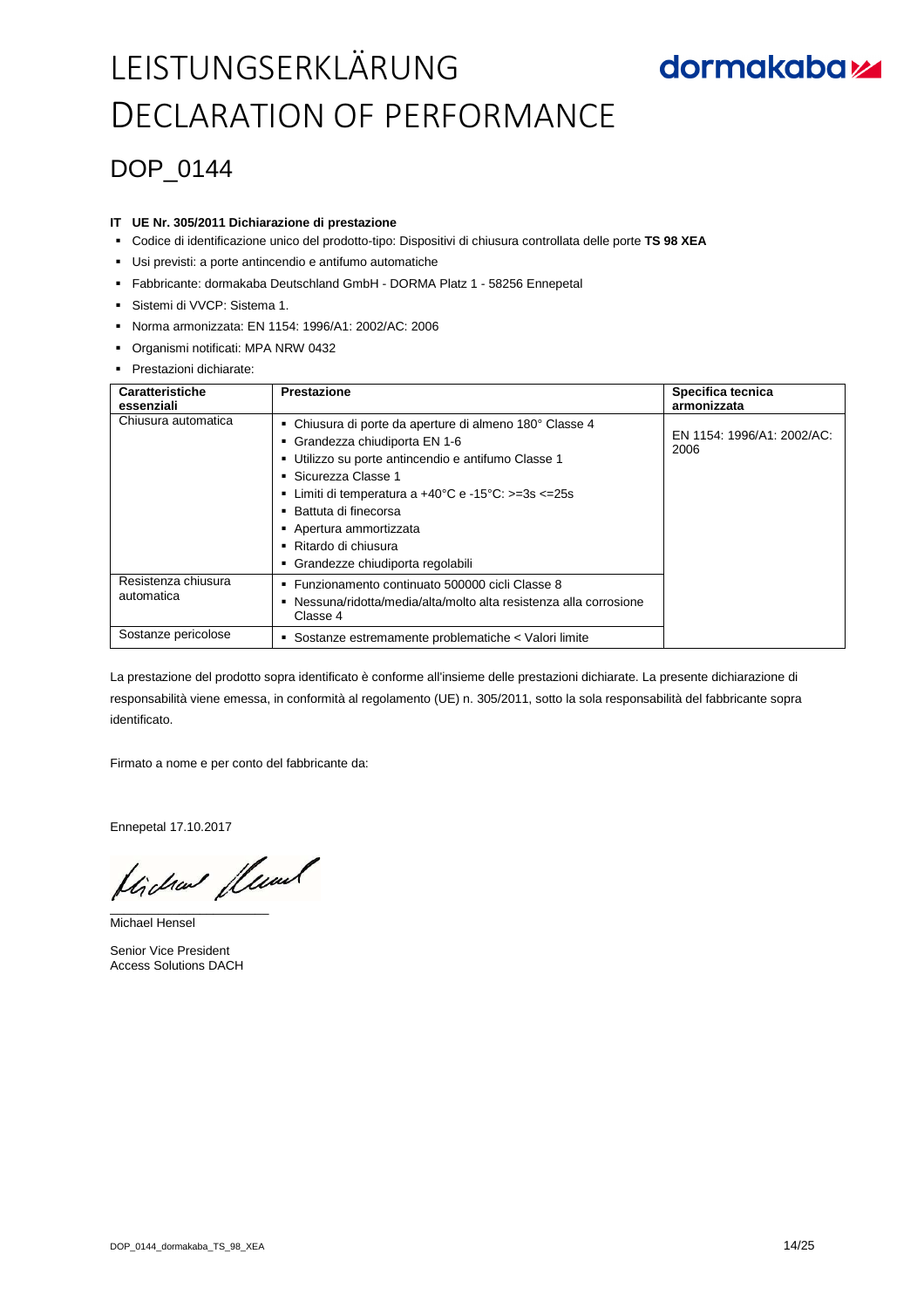### DOP 0144

#### **LT ES reglamentas Nr. 305/2011 Eksploatacinių savybių deklaracija**

- Produkto tipo unikalus identifikavimo kodas: kontroliuojami durų uždarymo įtaisai **TS 98 XEA**
- Naudojimo paskirtis (-ys): priešgaisrinėms ir dūmų kameros durims, siekiant patenkinti automatinio tokių durų užsidarymo reikalavimus.
- Gamintojas: dormakaba Deutschland GmbH DORMA Platz 1 58256 Ennepetal
- Eksploatacinių savybių pastovumo vertinimo ir tikrinimo sistema (-os): 1 sistema
- Darnusis standartas: EN 1154: 1996/A1: 2002/AC: 2006
- Notifikuotoji (-osios) įstaiga (-os): MPA NRW 0432
- Deklaruojama (-os) eksploatacinė (-ės) savybė (-ės):

| Esminiai rodikliai                 | Eksploatacinė savybė                                                                                                                                                                                                                                                                                                                                                                                         | Darnioji techninė<br>specifikacija |
|------------------------------------|--------------------------------------------------------------------------------------------------------------------------------------------------------------------------------------------------------------------------------------------------------------------------------------------------------------------------------------------------------------------------------------------------------------|------------------------------------|
| Automatinis uždarymas              | 4 klasės durų uždarymas, kai durys atidarytos mažiausia 180°<br>٠<br>• Duru pritraukiklio dydis EN 1-6<br>• Naudojimas 1 klasės ugniai ir dūmų skverbimuisi atsparioms<br>durims<br>1 saugos klasė<br><b>Temperatūrinė priklausomybė, esant +40 °C ir -15 °C: &gt;=3 s</b><br>$\leq$ 25 s<br>• Galutinis užtrenkimas<br>Atidarymo slopinimas<br>• Uždarymo delsa<br>• Reguliuojamas durų pritraukiklio dydis | EN 1154: 1996/A1: 2002/AC:<br>2006 |
| Automatinio uždarymo<br>patvarumas | · Nuolatinis veikimo režimas 500 000 ciklų, 8 klasė<br>Labai didelis atsparumas korozijai, 4 klasė<br>٠                                                                                                                                                                                                                                                                                                      |                                    |
| Pavojingos medžiagos               | Labai dideli susirūpinima keliančios medžiagos < ribinės vertės<br>٠                                                                                                                                                                                                                                                                                                                                         |                                    |

Nurodyto produkto eksploatacinės savybės atitinka visas deklaruotas eksploatacines savybes. Ši eksploatacinių savybių deklaracija pateikiama vadovaujantis Reglamentu (ES) Nr. 305/2011, atsakomybė už jos turinį tenka tik joje nurodytam gamintojui.

Pasirašyta (gamintojo ir jo vardu):

Ennepetal 17.10.2017

flichen fleund  $\_$ 

Michael Hensel

Senior Vice President Access Solutions DACH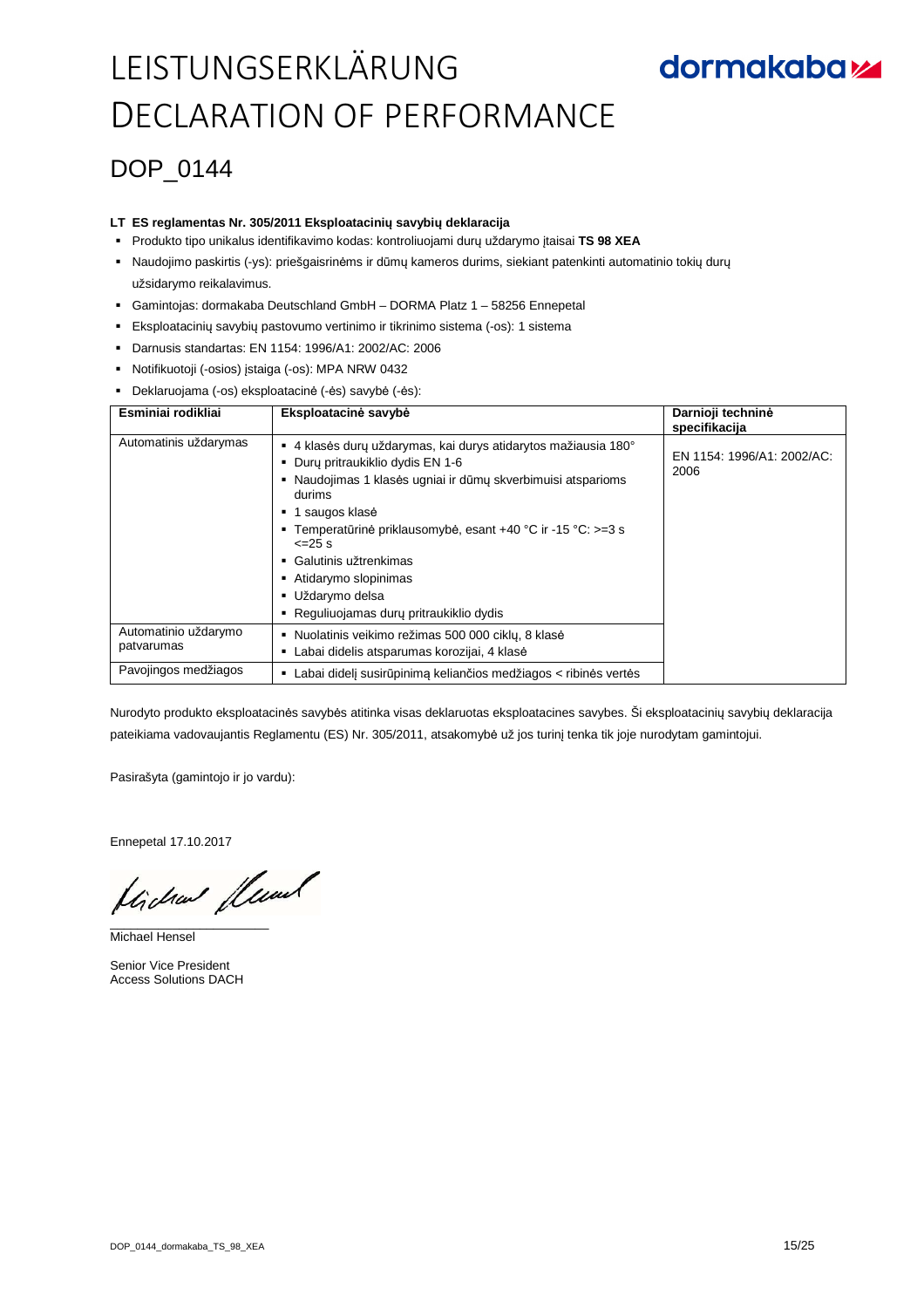### DOP 0144

#### **LV ES Nr. 305/2011 ekspluatācijas īpašību deklarācija**

- Unikālais izstrādājuma tipa identifikācijas numur: Kontrolētas durvju aizvēršanas ierīces **TS 98 XEA**
- Paredzētais izmantojums: Uz ugunsdrošības nodalījumu durvīm, lai nodrošinātu šādu durvju pašaizvēršanos.
- Ražotājs: dormakaba Deutschland GmbH DORMA Platz 1 58256 Ennepetal
- Ekspluatācijas īpašību noturības novērtējuma un pārbaudes (AVCP) sistēma(-as): 1. sistēma.
- Saskaņotais standarts: EN 1154: 1996/A1: 2002/AC: 2006
- Paziņotā(-ās) iestāde(-es): MPA NRW 0432
- Deklarētā(-ās) ekspluatācijas īpašība(-as):

| <b>Būtiskas pazīmes</b>                                 | <b>Ipašība</b>                                                                                                                                                                                                                                                                                                                                                                                             | Saskanotā tehniskā<br>specifikācija |
|---------------------------------------------------------|------------------------------------------------------------------------------------------------------------------------------------------------------------------------------------------------------------------------------------------------------------------------------------------------------------------------------------------------------------------------------------------------------------|-------------------------------------|
| Automātiski aizveras                                    | · Durvju aizvēršana no minimāli 180° durvju atvēršanas leņķa, 4.<br>kategorija<br>• Durvju aizvērēja izmērs EN 1-6<br>" Izmantojams 1. kategorijas ugunsdrošām un dūmudrošām durvīm<br>■ 1. kategorijas drošība<br>Temperatūras noturība +40°C un -15°C temperatūrā: >=3s <=25s<br>$\blacksquare$ Gala atbalsts<br>■ Atvēršanas amortizators<br>■ Aizvēršanas aizkave<br>lestatāms durvju aizvērēja izmērs | EN 1154: 1996/A1: 2002/AC:<br>2006  |
| Automātiskās aizvēršanas<br>ilgstošas darbības izturība | - Ilgstoša darbība: 500000 ciklu, 8. kategorija<br>- Loti augsta izturība pret rūsu, 4. kategorija                                                                                                                                                                                                                                                                                                         |                                     |
| Bīstamas vielas                                         | · Īpaši satraukumu radošas vielas < robežvērtības                                                                                                                                                                                                                                                                                                                                                          |                                     |

Iepriekš norādītā izstrādājuma ekspluatācijas īpašības atbilst deklarēto ekspluatācijas īpašību kopumam. Šī ekspluatācijas īpašību deklarācija izdota saskaņā ar Regulu (ES) Nr. 305/2011, un par to ir atbildīgs vienīgi iepriekš norādītais ražotājs.

Parakstīts ražotāja vārdā:

Ennepetal 17.10.2017

flichen fleund

Michael Hensel

Senior Vice President Access Solutions DACH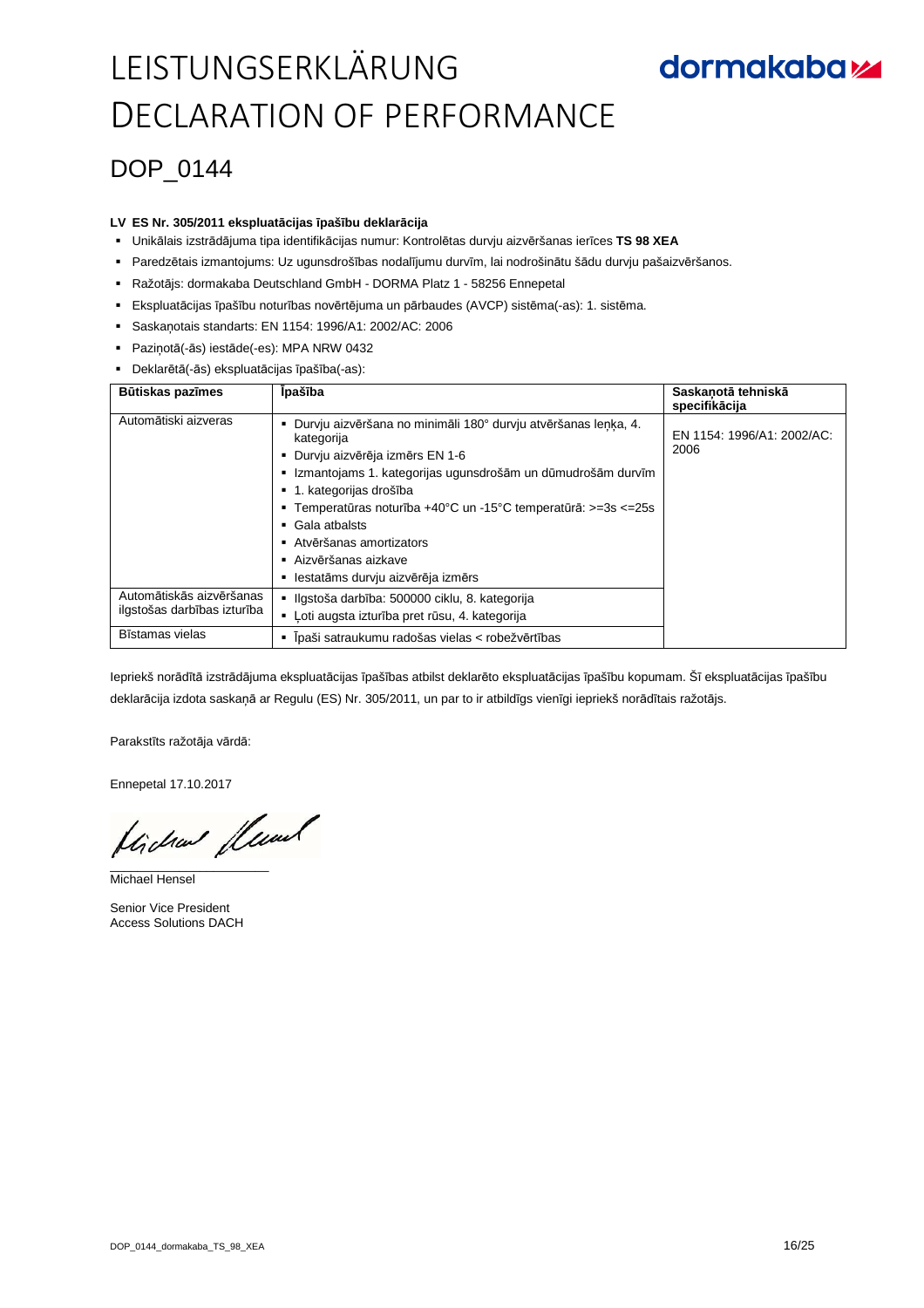## **dormakabazz**

### DOP\_0144

#### **MT EU Nru. 305/2011 Dikjarazzjoni ta' prestazzjoni**

- Kodiċi uniku ta' identifikazzjoni tat-tip tal-prodott: Apparati kkontrollati għall-għeluq ta' bibien **TS 98 XEA**
- Użu/i intenzjonat/i: Bibien protettivi kontra n-nar u d-duħħan, li jingħalqu awtomatikament
- Manifattur: dormakaba Deutschland GmbH DORMA Platz 1 D-58256 Ennepetal
- Sistema/i ta' AVCP: sistema 1
- Standard armonizzat: EN 1154: 1996/A1: 2002/AC: 2006
- Korp/i nnotifikat/i: MPA NRW 0432
- Prestazzjoni/jiet ddikjarata/i:

| Karatteristići prinčipali                        | Prestazzioni                                                                                                                                                                                                 | Specifikazzjoni teknika<br>armonizzata |
|--------------------------------------------------|--------------------------------------------------------------------------------------------------------------------------------------------------------------------------------------------------------------|----------------------------------------|
| Għeluq awtomatiku                                | Ghelug ta' bibien b' fetha tal-bieb ta' mhux angas minn 180°<br>Klassi 4<br>Dags tat-taghmir ghall-ghelug EN 1-6<br>Għall-applikazzjoni ma' bibien protettivi kontra n-nar u/jew id-                         | EN 1154: 1996/A1: 2002/AC:<br>2006     |
|                                                  | duhhan Klassi 1<br>• Sigurtà Klassi 1<br>Dipendenza mit-temperatura fi +40°C u -15°C: >=3s <=25s<br>Impatt finali<br>٠<br>Damping tal-ftuħ<br>Dewmien fl-ghelug<br>Dags tat-tagħmir għall-għelug aġġustabbli |                                        |
| Durabbiltà tal-funzioni<br>awtomatikà tal-għeluq | Funzjoni kontinwa 500000 ciklu Klassi 8<br>٠<br>Gholja hafna Klassi 4                                                                                                                                        |                                        |
| Sustanzi perikolużi                              | Sustanzi ta' thassib serju hafna < limiti<br>٠                                                                                                                                                               |                                        |

Il-prestazzjoni tal-prodott identifikat hawn fuq hija konformi mal-prestazzjonijiet iddikjarati. Din id-dikjarazzjoni ta' prestazzjoni hija maħruġa, skont ir-Regolament (UE) Nru 305/2011, taħt ir-responsabbiltà unika tal-manifattur identifikat hawn fuq.

Iffirmat għal u f'isem il-manifattur minn:

Ennepetal 17.10.2017

flichen fleund

Michael Hensel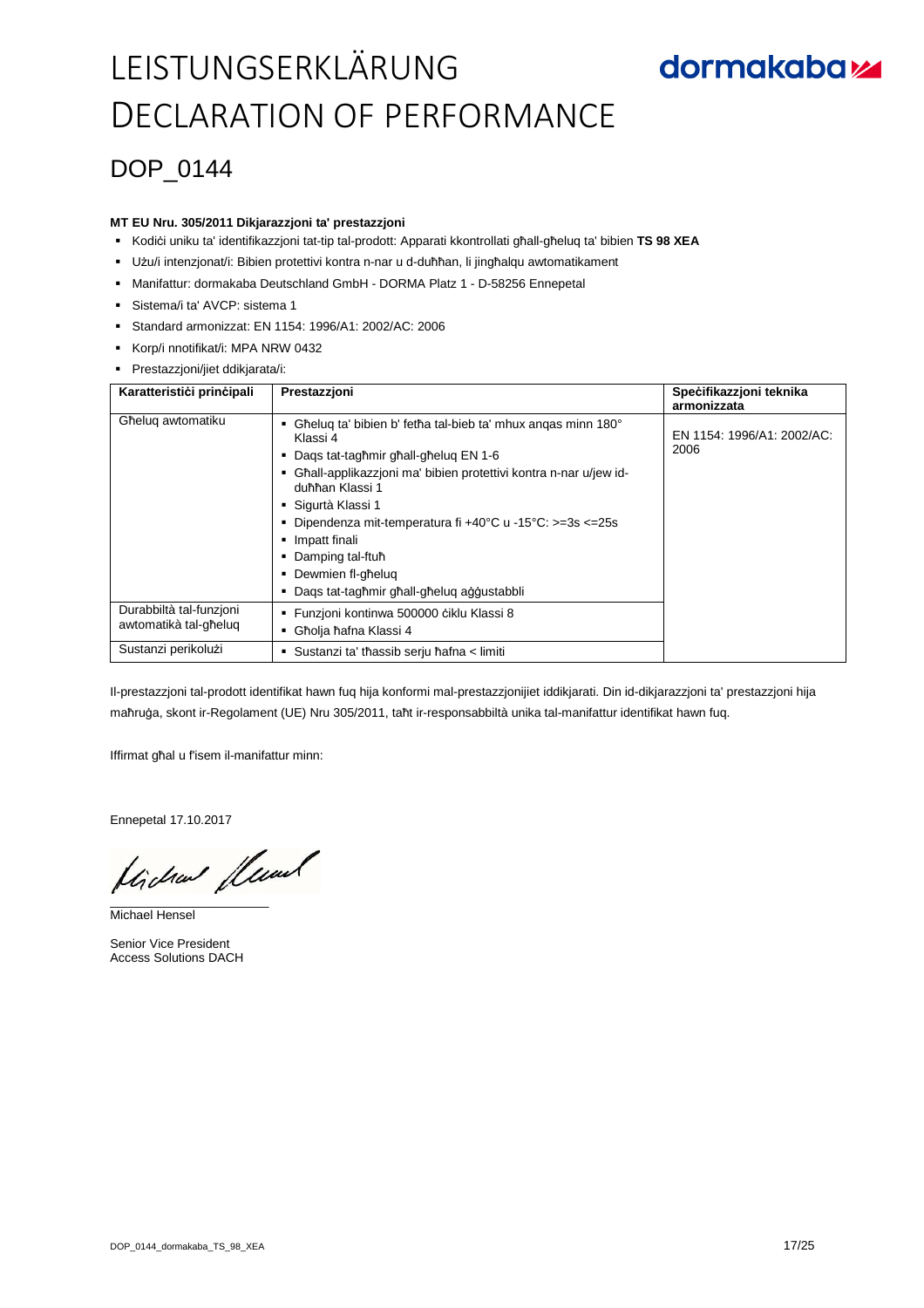## **dormakabazz**

### DOP 0144

#### **NL EU nr. 305/2011 Prestatieverklaring**

- Unieke identificatiecode van het producttype: Deursluitingen (deurdrangers) met gecontroleerde sluitcyclus **TS 98 XEA**
- Beoogd(e) gebruik(en): Op zelfsluitende brand- en rookcompartimenterende deuren
- Fabrikant: dormakaba Deutschland GmbH DORMA Platz 1 58256 Ennepetal
- Het systeem of de systemen voor de beoordeling en verificatie van de prestatiebestendigheid: systeem 1.
- Geharmoniseerde norm: EN 1154: 1996/A1: 2002/AC: 2006
- Aangemelde instantie(s): MPA NRW 0432
- Aangegeven prestatie(s):

| <b>Belangrijkste</b><br>kenmerken | <b>Prestaties</b>                                                                                                                                                                                                                                                                                                                                                          | Geharmoniseerde<br>technische specificaties |
|-----------------------------------|----------------------------------------------------------------------------------------------------------------------------------------------------------------------------------------------------------------------------------------------------------------------------------------------------------------------------------------------------------------------------|---------------------------------------------|
| Zelfsluitend                      | Sluiten van deuren vanuit een openingshoek van minstens 180°<br>٠<br>klasse 4<br>• Drangergrootte EN 1-6<br>• Geschikt voor toepassing op brand- en rookwerende deuren<br>klasse 1<br>• Veiligheid conform klasse 1<br>Temperatuurafhankelijkheid bij +40°C en -15°C: >=3s <=25s<br>• Eindslag<br>• Openingsdemping<br>• Sluitvertraging<br>Instelbare drangergrootte<br>٠ | EN 1154: 1996/A1: 2002/AC:<br>2006          |
| Duurzaam zelfsluitend             | • Duurfunctie 500000 cycli klasse 8<br>" Zeer hoge corrosiebestendigheid klasse 4                                                                                                                                                                                                                                                                                          |                                             |
| Gevaarlijke stoffen               | ■ Zeer zorgwekkende stoffen < grenswaarden                                                                                                                                                                                                                                                                                                                                 |                                             |

De prestaties van het hierboven omschreven product zijn conform de aangegeven prestaties. Deze prestatieverklaring wordt in overeenstemming met Verordening (EU) nr. 305/2011 onder de exclusieve verantwoordelijkheid van de hierboven vermelde fabrikant verstrekt.

Ondertekend voor en namens de fabrikant door:

Ennepetal 17.10.2017

flichen fleund

Michael Hensel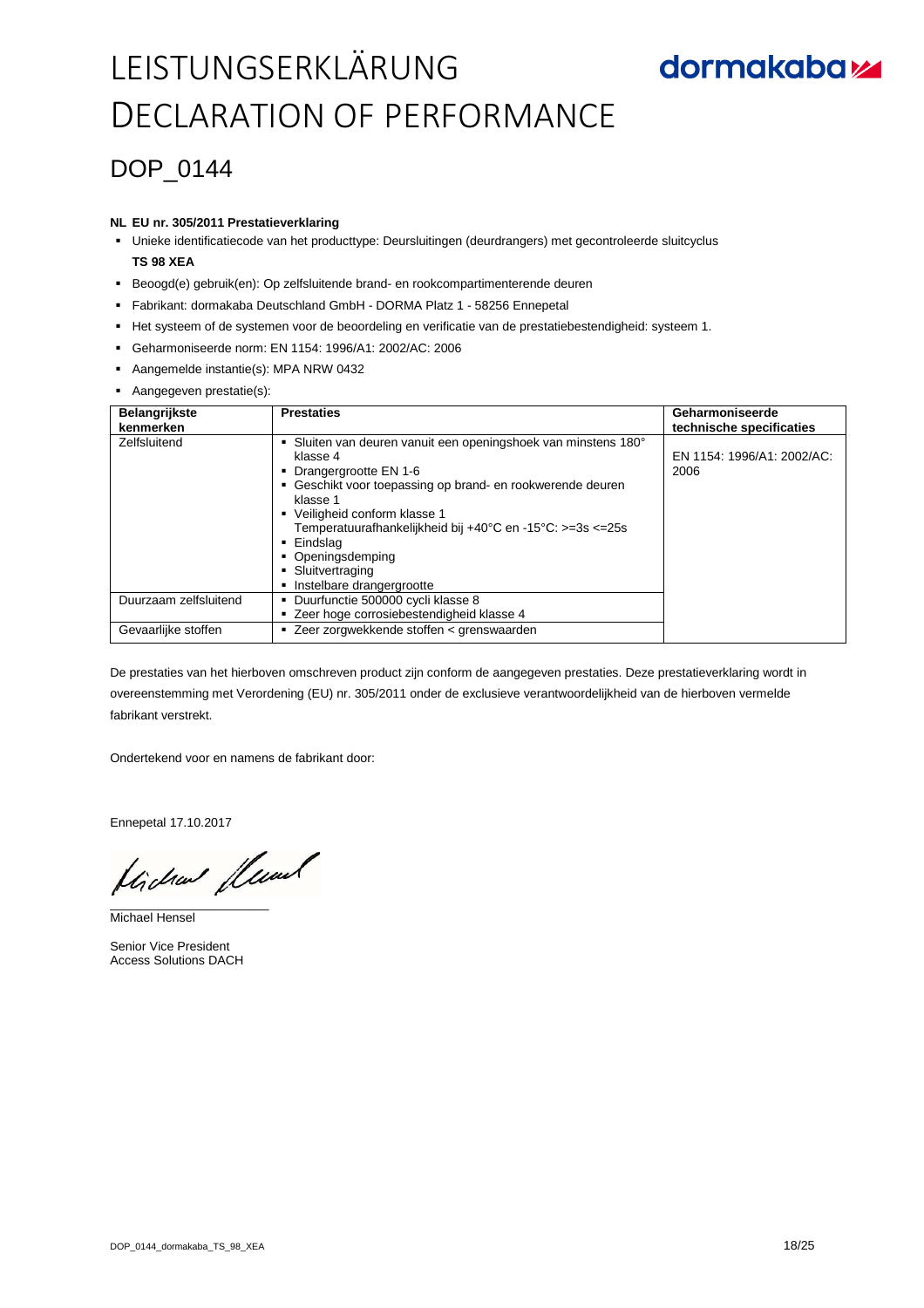## dormakabaz

### DOP 0144

#### **NO EU Nr. 305/2011 Ytelseserklæring**

- Entydig produkttypekode: Dørlukker med kontrollert lukkeforløp **TS 98 XEA**
- Bruksformål: Selvlukkende brann- og røykvernsdører
- Produsent: dormakaba Deutschland GmbH DORMA Platz 1 58256 Ennepetal
- System for vurdering og kontroll av ytelse iht. EU Nr. 305/2011 vedlegg V: System 1.
- Harmoniserende standard: EN 1154: 1996/A1: 2002/AC: 2006
- Offentlig(e) kontrollinstans(er): MPA NRW 0432
- Ytelseserklæring(er):

| Vesentlige<br>produktegenskaper      | Teknisk ytelse                                                                                                                                                                                                                                                                                                                            | Harmoniserte tekniske<br>standarder |
|--------------------------------------|-------------------------------------------------------------------------------------------------------------------------------------------------------------------------------------------------------------------------------------------------------------------------------------------------------------------------------------------|-------------------------------------|
| Selvlukkende                         | • Lukker dører fra minst 180° døråpning, klasse 4<br>• Dørlukker størrelse EN 1-6<br>Kan brukes på dører for brann- og røykbeskyttelse, klasse 1<br>■ Sikkerhet klasse 1<br><b>Temperaturavhengighet ved +40°C og -15°C: &gt;=3s &lt;=25s</b><br>• Endeslag<br>• Apningsdemping<br>• Lukkeforsinkelse<br>Uusterbar størrelse på dørlukker | EN 1154: 1996/A1: 2002/AC:<br>2006  |
| Varighet av selvlukkende<br>funksjon | Permanent funksjon 500000 sykluser i klasse 8<br>• Ingen definert svært høy korrosjonsbestandighet, klasse 4                                                                                                                                                                                                                              |                                     |
| Farlige stoffer                      | Bekymringsverdige stoffer < Grenseverdier<br>٠                                                                                                                                                                                                                                                                                            |                                     |

Ytelsen til produktet som angis ovenfor motsvarer den/de erklærte ytelsen(e). Produsenten som oppgis ovenfor er eneste ansvarlige for at ytelseserklæringen er i samsvar med EU-forskrift nr. 305/2011.

Underskrevet for produsenten og i produsentens navn av:

Ennepetal 17.10.2017

Liden fleund

Michael Hensel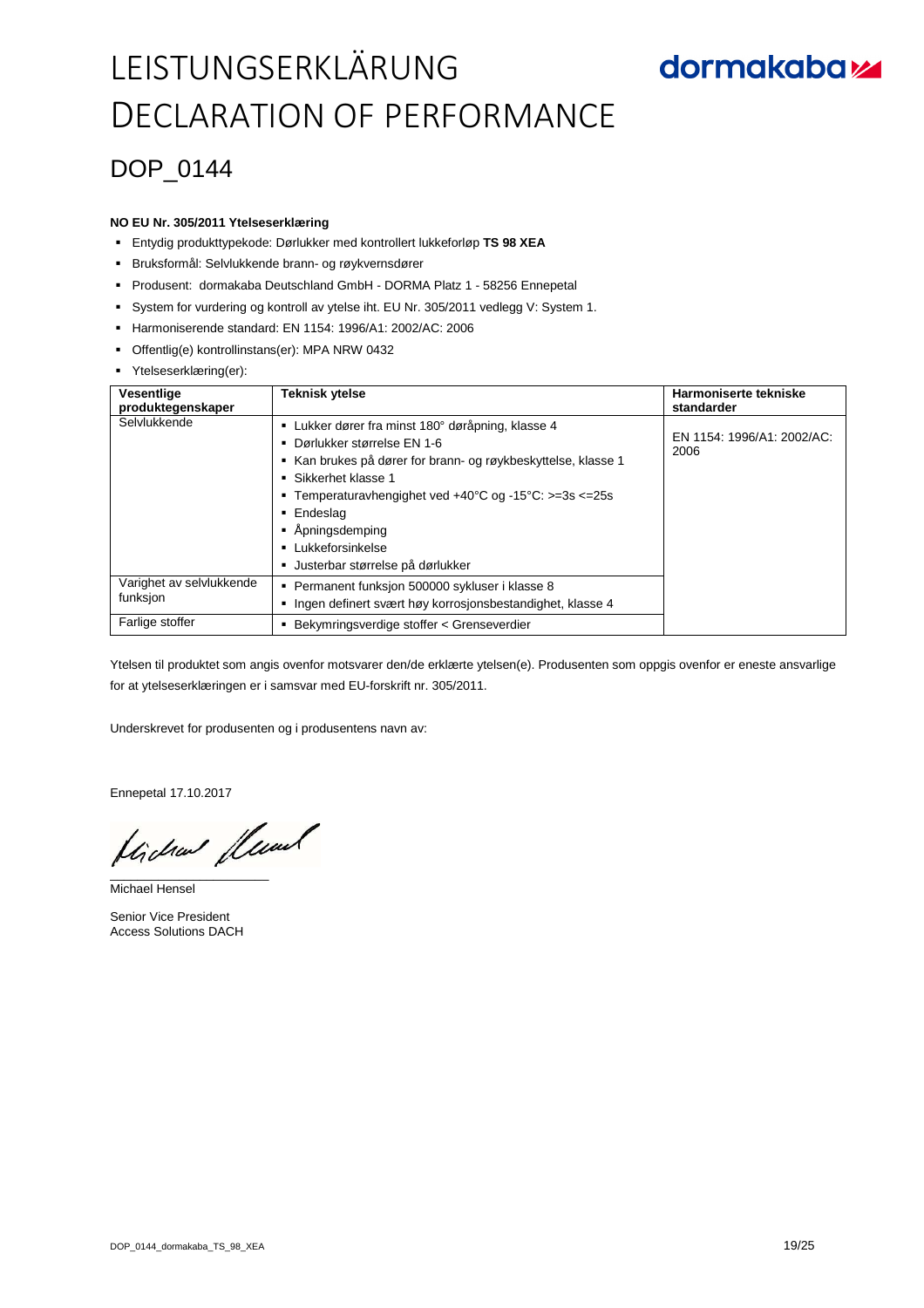### DOP\_0144

#### **PL UE 305/2011 Deklaracja właściwości użytkowych**

- Niepowtarzalny kod identyfikacyjny typu wyrobu: Zamykacze drzwiowe z regulacją przebiegu zamykania **TS 98 XEA**
- Zamierzone zastosowanie lub zastosowania: Do drzwi przedziałowych przeciwogniowych i przeciwdymnych w celu spełnienia wymogu samozamykania się takich drzwi.
- Producent: dormakaba Deutschland GmbH DORMA Platz 1 58256 Ennepetal
- System(-y) oceny i weryfikacji stałości właściwości użytkowych: System 1
- Norma zharmonizowana: EN 1154: 1996/A1: 2002/AC: 2006
- Jednostka lub jednostki notyfikowane: MPA NRW 0432
- Deklarowane właściwości użytkowe:

| Zasadnicze<br>charakterystyki     | Właściwości użytkowe                                                                                                                                                                                                                                                                                                                                                                                           | Zharmonizowana<br>specyfikacja techniczna |
|-----------------------------------|----------------------------------------------------------------------------------------------------------------------------------------------------------------------------------------------------------------------------------------------------------------------------------------------------------------------------------------------------------------------------------------------------------------|-------------------------------------------|
| Samozamykanie                     | " Zamykanie drzwi z kąta otwarcia min. 180° – klasa 4<br>Wielkość samozamykacza drzwiowego EN 1-6<br>٠<br>Możliwość zastosowania w drzwiach przeciwpożarowych i<br>٠<br>dymoszczelnych – klasa 1<br>Klasa bezpieczeństwa 1<br>■ Zależność od temperatury przy +40°C i -15°C: >= 3 s <= 25 s<br>• Dobicie<br>• Tłumienie otwierania<br>• Opóźnienie zamykania<br>• Regulowana wielkość samozamykacza drzwiowego | EN 1154: 1996/A1: 2002/AC:<br>2006        |
| Trwałość funkcji<br>samozamykania | Działanie ciągłe przez 500 000 cykli – klasa 8<br>٠<br>Odporność korozyjna bardzo wysoka – klasa 4                                                                                                                                                                                                                                                                                                             |                                           |
| Substancje niebezpieczne          | • Substancie wzbudzające szczególnie duże obawy < wartości<br>graniczne                                                                                                                                                                                                                                                                                                                                        |                                           |

Właściwości użytkowe określonego powyżej wyrobu są zgodne z zestawem deklarowanych właściwości użytkowych. Niniejsza deklaracja właściwości użytkowych wydana zostaje zgodnie z rozporządzeniem (UE) nr 305/2011 na wyłączną odpowiedzialność producenta określonego powyżej.

W imieniu producenta podpisał(-a):

Ennepetal 17.10.2017

flichen fleund

Michael Hensel

Senior Vice President Access Solutions DACH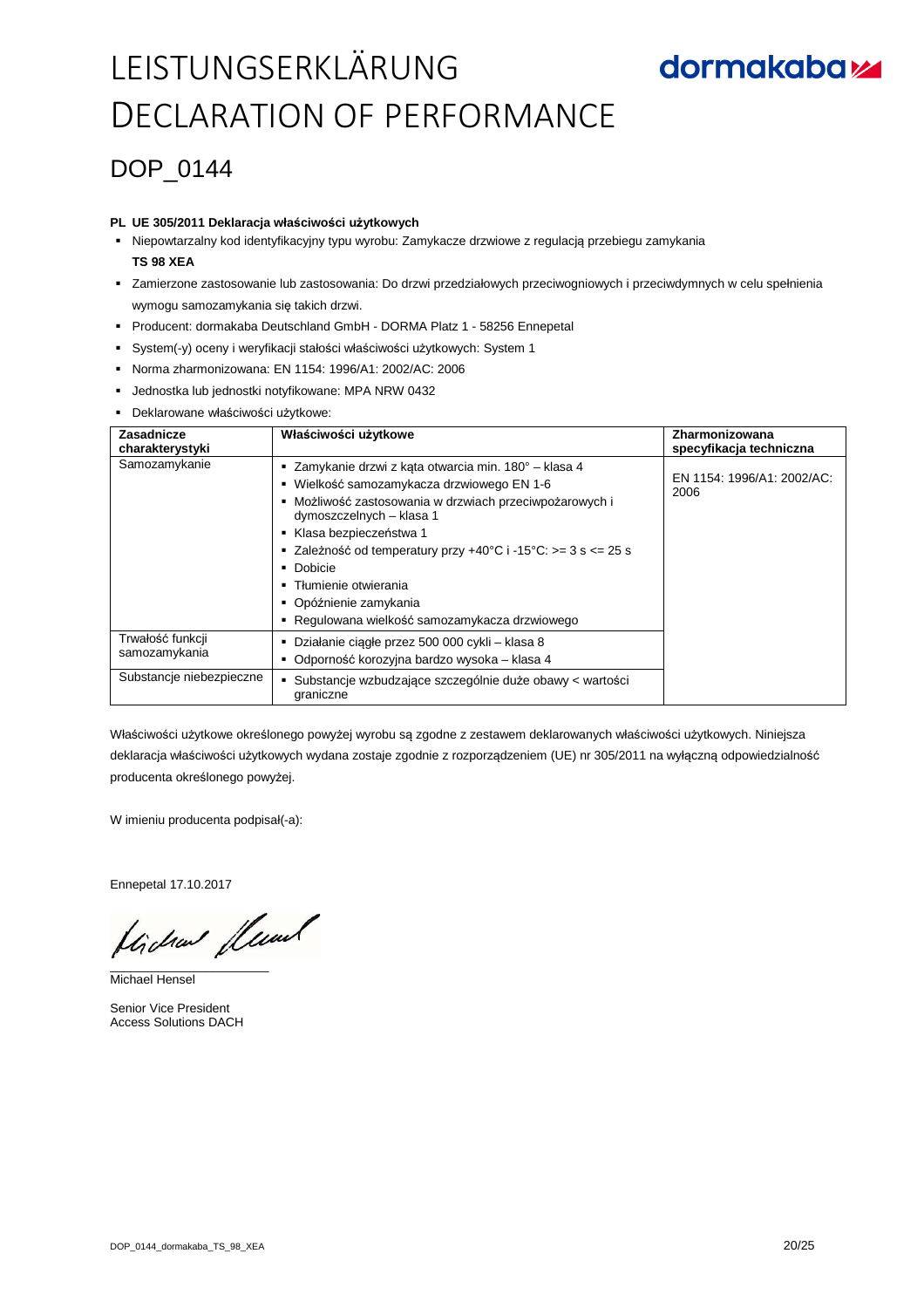## **dormakabazz**

### DOP\_0144

#### **PT UE Nº 305/2011 Declaração de Rendimento**

- Código de identificação único do produto-tipo: Dispositivos de controlo de fecho de portas **TS 98 XEA**
- Utilização(ões) prevista(s): Em portas de protecção contra fogo e fumo para cumprimento da sua possibilidade de fecho automático.
- Fabricante: dormakaba Deutschland GmbH DORMA Platz 1 58256 Ennepetal
- Sistema(s) de avaliação e verificação da regularidade do desempenho (AVCP): Sistema 1.
- Norma harmonizada: EN 1154: 1996/A1: 2002/AC: 2006
- Organismo(s) notificado(s): MPA NRW 0432
- Desempenho(s) declarado(s):

| Características<br>principais | Desempenho                                                                                                                                                                                                                      | Norma técnica<br>harmonizada       |
|-------------------------------|---------------------------------------------------------------------------------------------------------------------------------------------------------------------------------------------------------------------------------|------------------------------------|
| Fecho automático              | - Fecho de porta com um ângulo mínimo de 180º Abertura de<br>porta Classe 4<br>■ Tamanho da mola EN 1-6                                                                                                                         | EN 1154: 1996/A1: 2002/AC:<br>2006 |
|                               | Aplicabilidade em portas corta-fogo e corta-fumo Classe 1<br>• Seguranca Classe 1<br>- Dependência térmica com $+40^{\circ}$ C e -15°C: >=3s <=25s<br>- Acção de engate<br>Amortecimento de abertura<br>■ Retardamento de fecho |                                    |
| Durabilidade fecho            | ■ Tamanho da mola ajustável<br>• Funcionamento permanente 500.000 ciclos Classe 8                                                                                                                                               |                                    |
| automático                    | Resistência à corrosão muito elevada Classe 4<br>٠                                                                                                                                                                              |                                    |
| Substâncias perigosas         | • Substâncias que suscitam maiores preocupações < Valores-<br>limite                                                                                                                                                            |                                    |

O desempenho do produto identificado acima está em conformidade com o conjunto de desempenhos declarados. A presente declaração de desempenho é emitida, em conformidade com o Regulamento (UE) n.o 305/2011, sob a exclusiva responsabilidade do fabricante identificado acima.

Assinado por e em nome do fabricante por:

Ennepetal 17.10.2017

flichen fleund

Michael Hensel

Senior Vice President Access Solutions DACH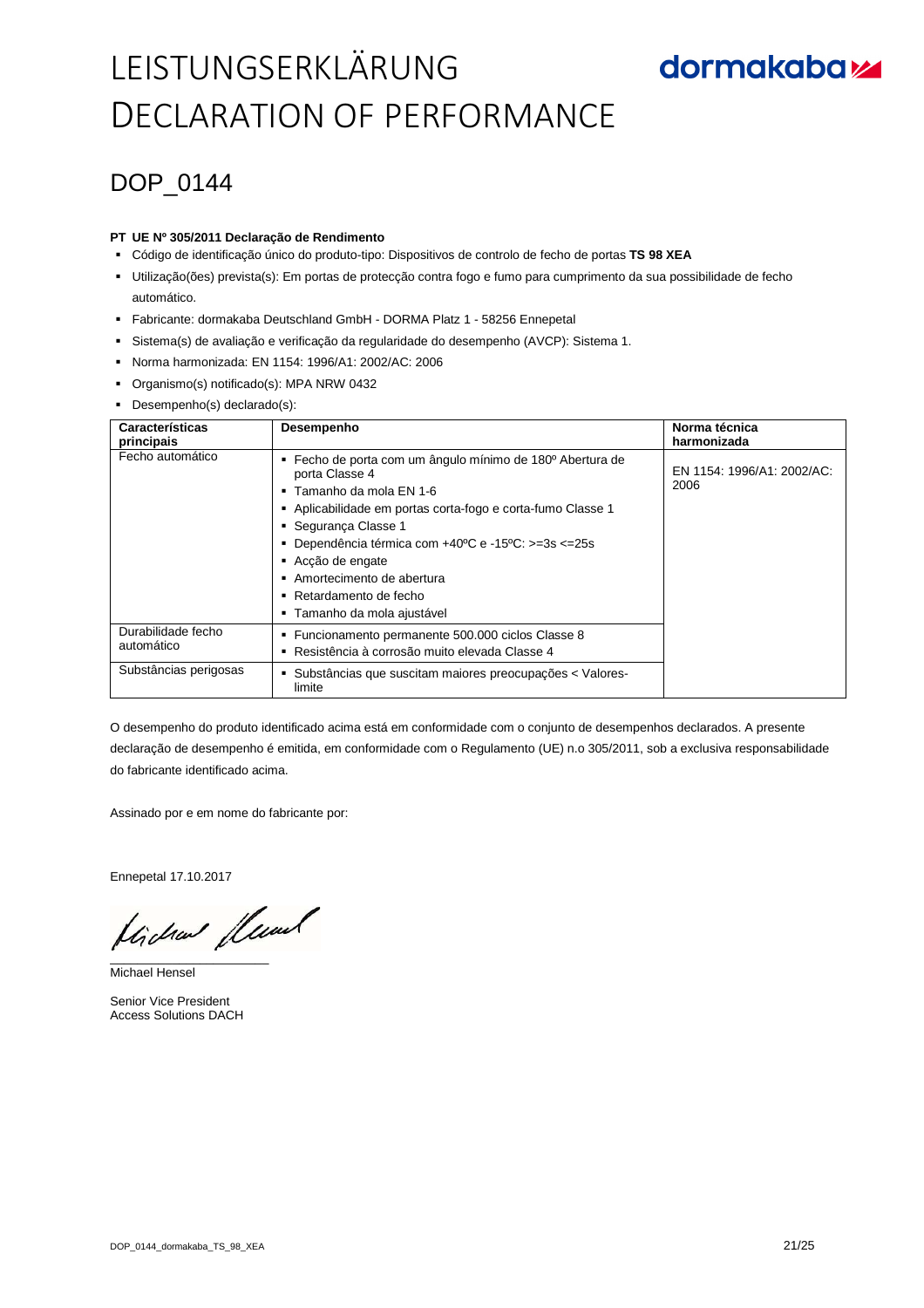### DOP 0144

#### **RO Regulament UE nr. 305/2011 Declaraţie de performanţă**

- Cod unic de identificare al produsului-tip: închizătoare de uşi cu închidere controlată **TS 98 XEA**
- Utilizare (utilizări) preconizată (preconizate): uşi antifoc şi uşi antifum cu închidere automată
- Fabricant: dormakaba Deutschland GmbH DORMA Platz 1 58256 Ennepetal
- Sistemul (sistemele) de evaluare și de verificare a constanței performanței: sistemul 1.
- Standard armonizat: EN 1154: 1996/A1: 2002/AC: 2006
- Organism (organisme) notificat(e): MPA NRW 0432
- Performanța (performanțe) declarată (declarate):

| Caracteristici esentiale                           | Performantă                                                                                                                                                                                                                                                                                                                                                                                             | Specificație tehnică<br>armonizată |
|----------------------------------------------------|---------------------------------------------------------------------------------------------------------------------------------------------------------------------------------------------------------------------------------------------------------------------------------------------------------------------------------------------------------------------------------------------------------|------------------------------------|
| Inchidere automată                                 | Inchiderea usilor dintr-o poziție de deschidere a ușii de cel puțin<br>٠<br>180 $^{\circ}$ . clasa 4<br>Dimensiunea amortizorului EN 1-6<br>• Compatibilitate cu usi antifoc și uși antifum, clasa 1<br>■ Sigurantă clasa 1<br>Dependență de temperatură la +40°C și -15°C: >= 3 s <= 25 s<br>• Zăvorâre<br>Amortizarea deschiderii<br>· Întârzierea închiderii<br>Dimensiune reglabilă a amortizorului | EN 1154: 1996/A1: 2002/AC:<br>2006 |
| Durabilitatea capacității<br>de închidere automată | Durabilitate 500.000 de cicluri, clasa 8<br>٠<br>Rezistență la coroziune foarte mare, clasa 4                                                                                                                                                                                                                                                                                                           |                                    |
| Substante periculoase                              | Substante deosebit de îngrijorătoare < valorile limită                                                                                                                                                                                                                                                                                                                                                  |                                    |

Performanța produsului identificat mai sus este în conformitate cu setul de performanțe declarate. Această declarație de performanță este eliberată în conformitate cu Regulamentul (UE) nr. 305/2011, pe răspunderea exclusivă a fabricantului identificat mai sus.

Semnată pentru și în numele fabricantului de către:

Ennepetal 17.10.2017

Lide fleut

Michael Hensel

Senior Vice President Access Solutions DACH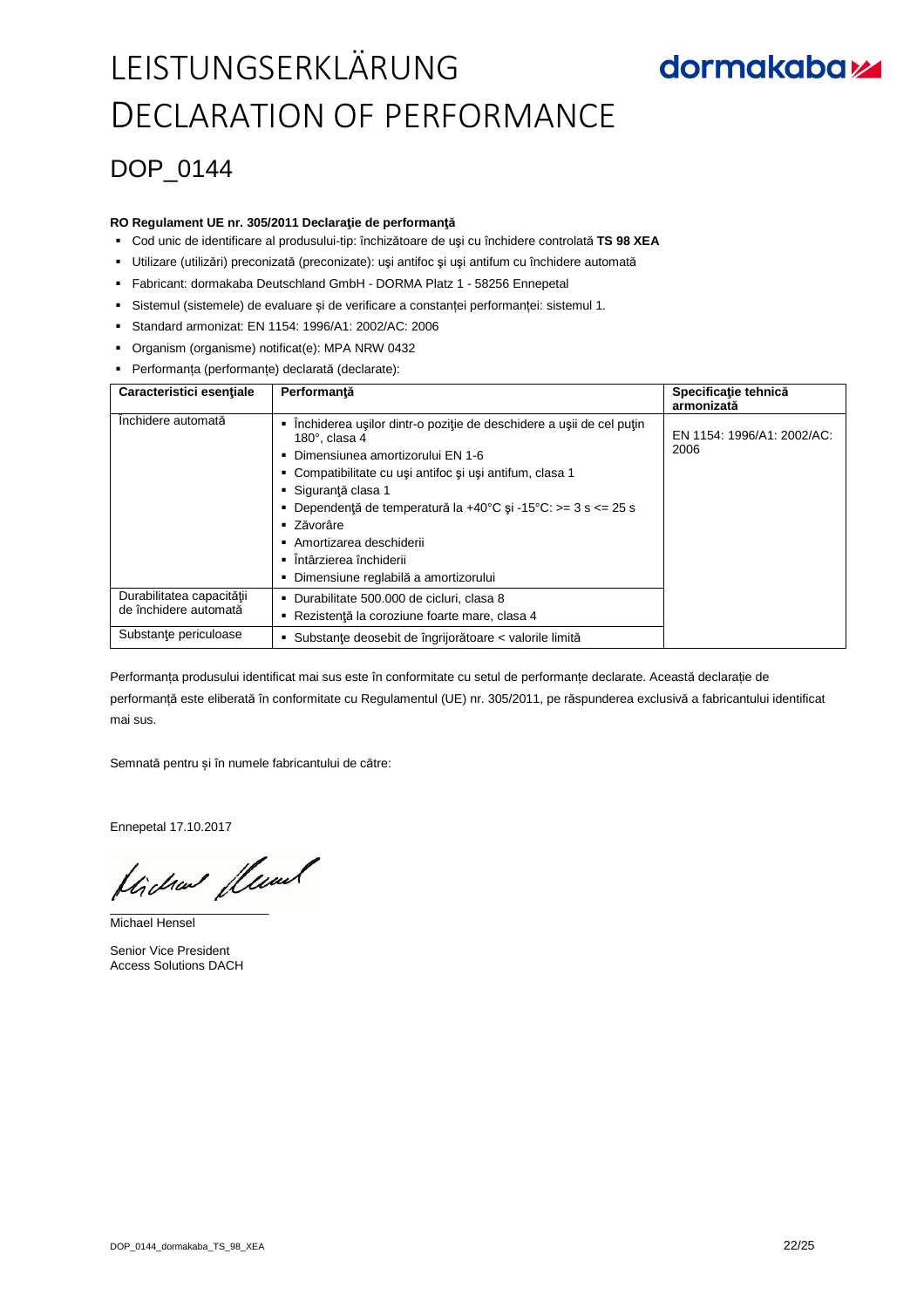## **dormakabazz**

### DOP\_0144

#### **SK Nariadenie Európskeho parlamentu a Rady (EÚ) č. 305/2011 Vyhlásenie o parametroch**

- Jedinečný identifikačný kód typu výrobku: Riadené dverové zatváracie zariadenia **TS 98 XEA**
- Zamýšľané použitie/použitia: samozatvárajúce dvere odolné proti ohňu a dymu
- Výrobca: dormakaba Deutschland GmbH DORMA Platz 1 58256 Ennepetal
- Systém(-y) posudzovania a overovania nemennosti parametrov: Systém 1.
- Harmonizovaná norma: EN 1154: 1996/A1: 2002/AC: 2006
- Notifikovaný(-é) subjekt(-y): MPA NRW 0432
- Deklarované parametre:

| Podstatné vlastnosti                        | Výkon                                                                                                                                                                                                                                                                                                                                                                      | Harmonizovaná technická<br>špecifikácia |
|---------------------------------------------|----------------------------------------------------------------------------------------------------------------------------------------------------------------------------------------------------------------------------------------------------------------------------------------------------------------------------------------------------------------------------|-----------------------------------------|
| Samozatváracie                              | " Zatváranie dverí z minimálne 180° otvorenia triedy 4<br>• Veľkosť dverového zatvárača EN 1-6<br>Použiteľnosť na protipožiarnych a protidymových dverách triedy 1<br>■ Bezpečnostná trieda 1<br>- Teplotná závislosť pri +40°C a -15°C: >=3 s <=25 s<br>■ Koncový doraz<br>• Timenie otvárania<br>Oneskorenie zatvárania<br>Nastaviteľná veľkosť dverového zatvárača<br>٠ | EN 1154: 1996/A1: 2002/AC:<br>2006      |
| Schopnosť trvalej funkcie<br>samozatvárania | ■ Trvalá funkcia 500 000 cyklov triedy 8<br>• Veľmi vysoká odolnosť proti korózii triedy 4                                                                                                                                                                                                                                                                                 |                                         |
| Nebezpečné látky                            | Mimoriadne znepokojivé látky < hraničné hodnoty<br>٠                                                                                                                                                                                                                                                                                                                       |                                         |

Uvedené parametre výrobku sú v zhode so súborom deklarovaných parametrov. Toto vyhlásenie o parametroch sa v súlade s nariadením (EÚ) č. 305/2011 vydáva na výhradnú zodpovednosť uvedeného výrobcu.

Podpísal(-a) za a v mene výrobcu:

Ennepetal 17.10.2017

tida flum

Michael Hensel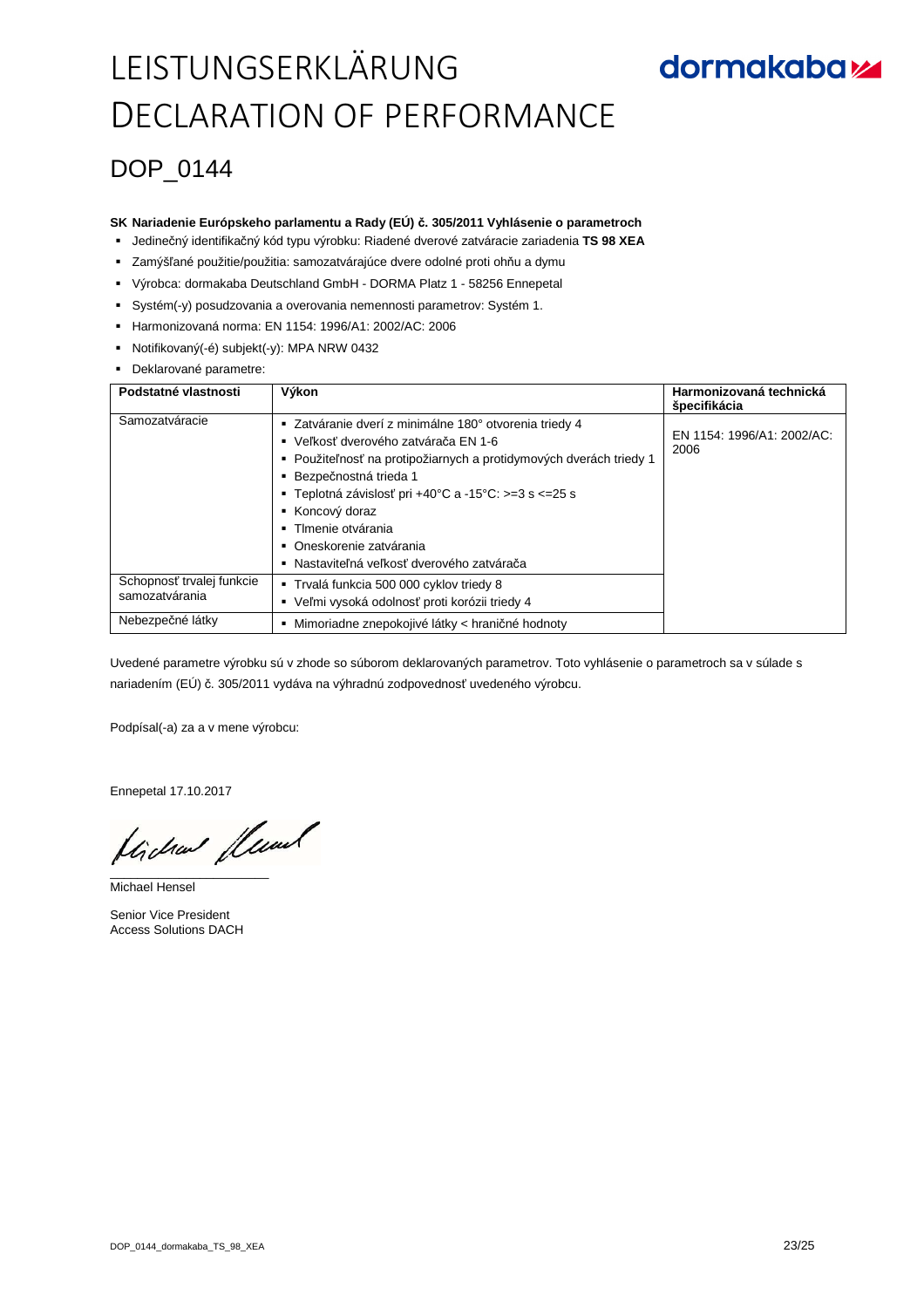### DOP\_0144

#### **SL EU Nr. 305/2011 Izjava o zmogljivosti**

- Enotna identifikacijska oznaka tipa proizvoda: Vratna zapirala z nadzorovanim procesom zapiranja **TS 98 XEA**
- Predvidena uporaba: samozapiralna ognjevarna in proti dimna vrata
- Proizvajalec: dormakaba Deutschland GmbH DORMA Platz 1 58256 Ennepetal
- Sistemi ocenjevanja in preverjanja nespremenljivosti lastnosti: sistem 1.
- Harmonizirani standard: EN 1154: 1996/A1: 2002/AC: 2006
- Priglašeni organi: MPA NRW 0432
- Navedene lastnosti:

| Bistvene značilnosti              | Zmogljivost                                                                                                                                                                                                                                                                                                                                                              | Usklajena tehnična<br>specifikacija |
|-----------------------------------|--------------------------------------------------------------------------------------------------------------------------------------------------------------------------------------------------------------------------------------------------------------------------------------------------------------------------------------------------------------------------|-------------------------------------|
| Samodejno zapiranje               | " zapiranje vrat iz najmanj 180° odprtine vrat razred 4<br>• velikost ključavnice EN 1-6<br>uporabno na protipožarnih in proti dimnih vratih razred 1<br>varnostni razred 1<br>odvisnost od temperature pri +40 $^{\circ}$ C in-15 $^{\circ}$ C: >=3s <=25s<br>• končno zapiranje<br>· blaženje odpiranja<br>" zamik zapiranja<br>nastavljiva velikost zapirala za vrata | EN 1154: 1996/A1: 2002/AC:<br>2006  |
| Trajnost samodejnega<br>zapiranja | ■ traina funkcija 500000 ciklov razred 8<br>· Zelo visoka odpornost proti koroziji razred 4                                                                                                                                                                                                                                                                              |                                     |
| Nevarne snovi                     | posebej skrb vzbujajoče snovi < mejne vrednosti                                                                                                                                                                                                                                                                                                                          |                                     |

Lastnosti proizvoda, navedenega zgoraj, so v skladu z navedenimi lastnostmi. Za izdajo te izjave o lastnostih je v skladu z Uredbo (EU) št. 305/2011 odgovoren izključno proizvajalec, naveden zgoraj.

Podpisal za in v imenu proizvajalca:

Ennepetal 17.10.2017

flichen fleund

Michael Hensel

Senior Vice President Access Solutions DACH